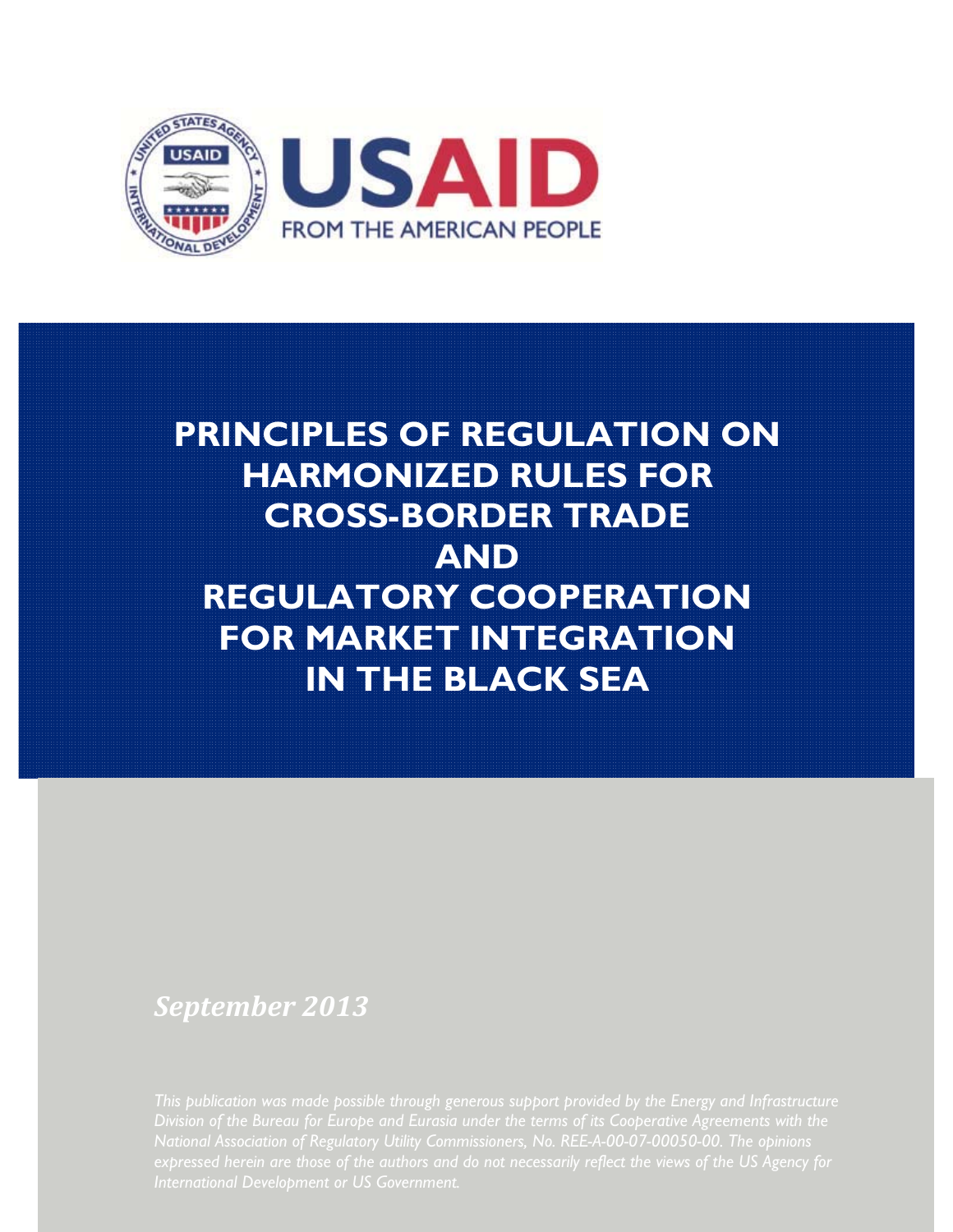## **PRINCIPLES OF REGULATION ON HARMONIZED RULES FOR CROSS-BORDER TRADE AND REGULATORY COOPERATION FOR MARKET INTEGRATION IN THE BLACK SEA**

**September 2013** 



 *Dr. Péter Kaderják* 





*This report is made possible by the generous support of the American People through the United States Agency for International Development (USAID). The contents are the responsibility of NARUC and do not necessarily reflect the views of USAID or the United States Government.* 

**www.naruc.org/international**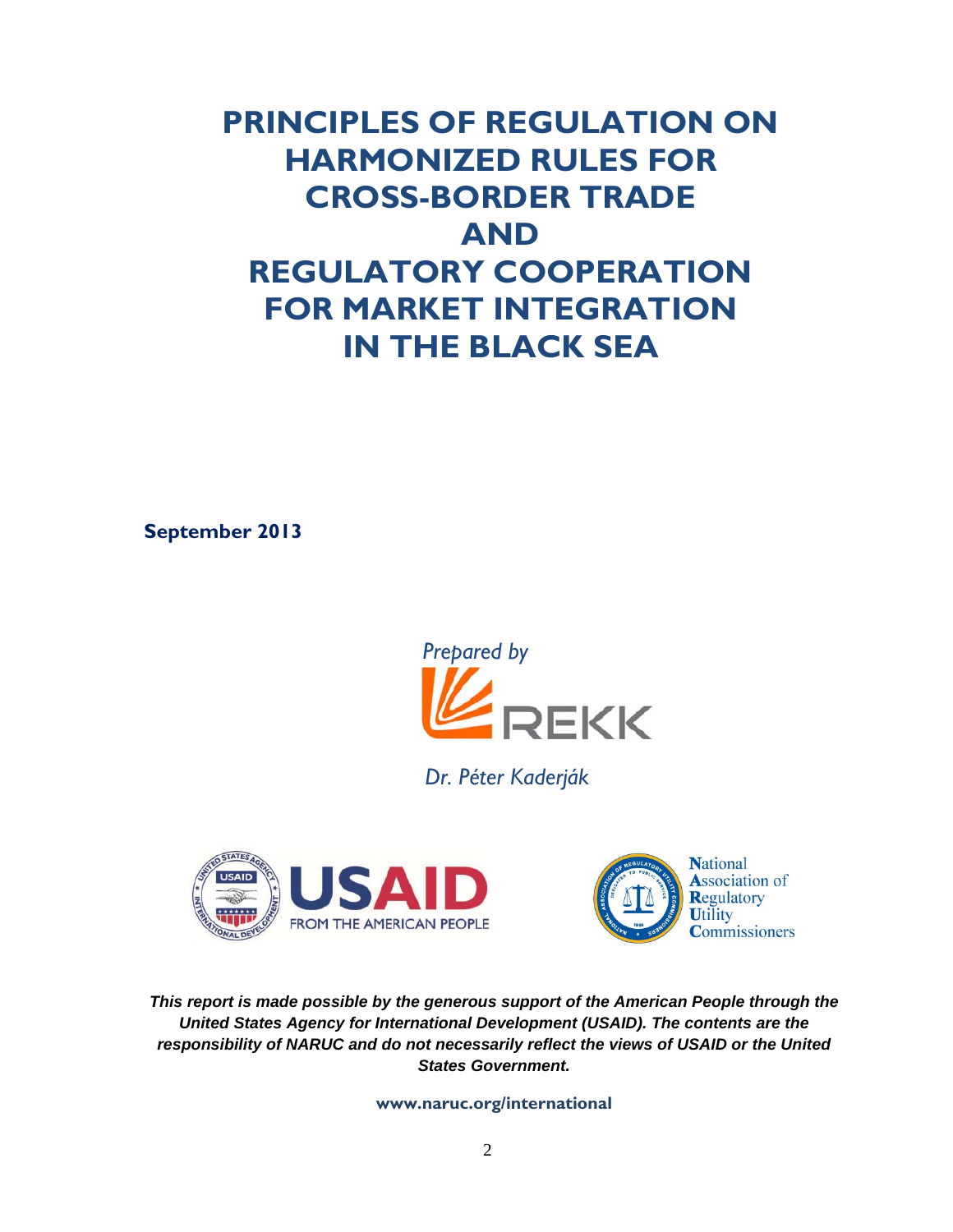



## **Regulatory Principles for the Black Sea Region – New Chapters**

(Final draft for approval: September 18, 2013)

## **Rationale for Expanded Principles**

This document introduces the three new Sections to the core Principles document developed in 2011-2012. The core document (http://www.naruc.org/International/Renewable Principles.pdf) consists of nine primary Sections focused on the regulatory support for the development and integration of renewable energy. The three new Sections are:

*Section 10 - Harmonized Market Rules for Cross-Border Trade Section 11 - Market Integration and Regional Regulatory Cooperation Section 12 - Market Monitoring for Cross-Border Trade and Additional Regulatory**Recommendations* 

These new Chapters expand the original scope and relate directly to the mechanisms and regulatory arrangements that support successful facilitation of harmonized cross-border trading and further developments of regional markets.

## **Introduction**

- (1) Former Sections (1 9) of the Principles concluded that an electricity market geographically extended beyond national borders could significantly enhance the opportunities for renewable resource utilization in the Black See Region. For example, a market environment that provides RES-E producers the freedom to sell electricity and/or green certificates not only on national but also on cross-border markets will increase the attractiveness of the sector for investors and will assure RES-E at a reduced cost for local customers. Also, the grid integration and balancing cost of intermittent RES-E generation can be significantly reduced by pooling reserves among several national control areas.
- (2) It is easy to demonstrate that beyond providing RES-E related benefits, cross-border electricity trading and wholesale market integration can improve the aggregate economic welfare of the countries involved in expanded electricity trading. Improved consumer welfare due to reduced wholesale electricity costs in the importing country and the improved profitability of exporting generators is expected to out-weigh consumer and producer losses in the exporting and importing countries, accordingly. Clever institutional design for electricity cross-border trading can ensure that the majority of trade related welfare increase is transferred to end customers. An example is when the revenue from cross border capacity auctions (see later) is used, as a rule, to decrease regulated transmission tariffs.
- (3) Harmonized rules for cross-border exchanges in electricity and for transmission capacity allocation will enable the implementation of flexibility measures in the form of joint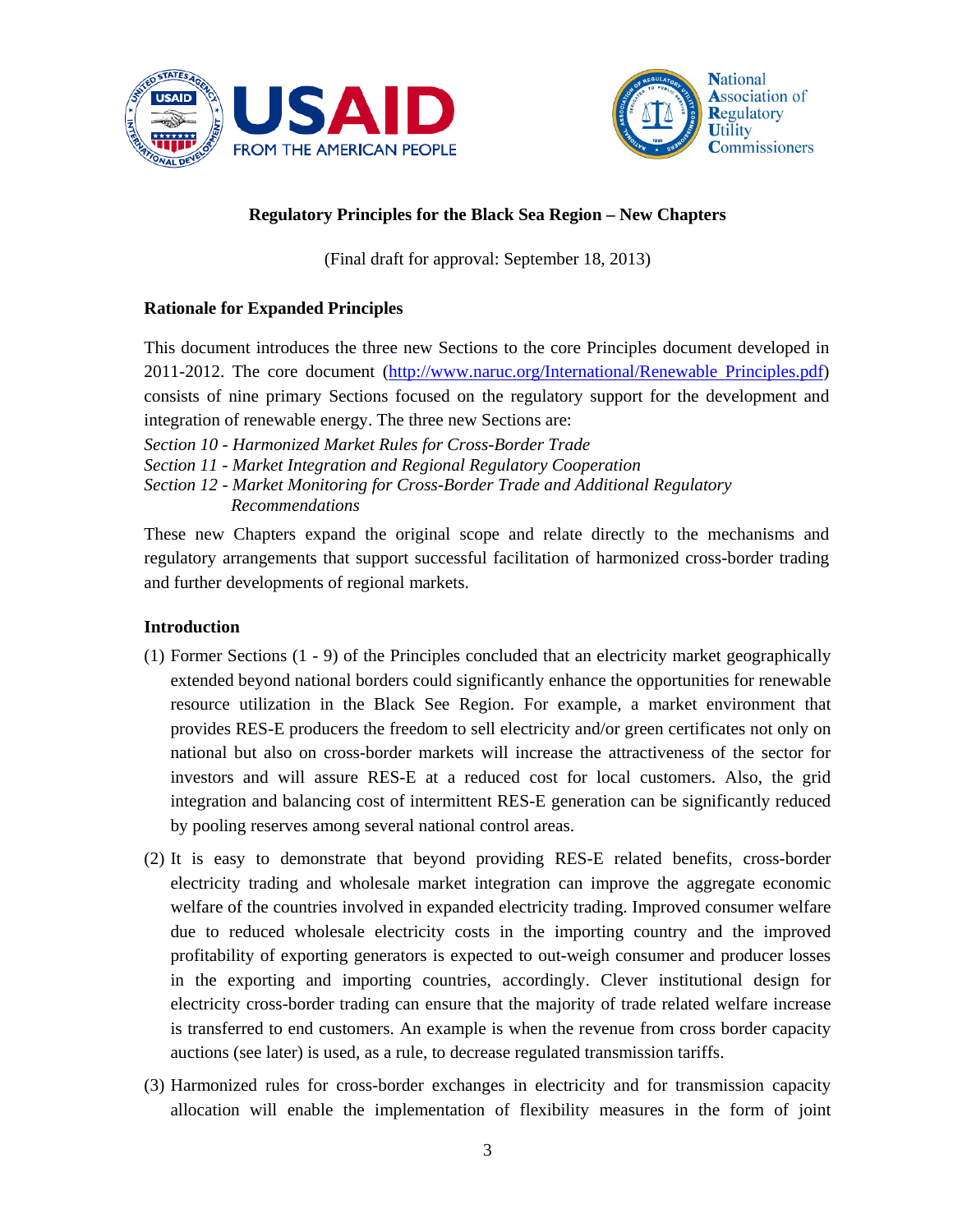renewable energy projects between EU Member States and third countries. The implementation of joint projects provides opportunities for reducing the costs of fulfilling national renewable energy targets and facilitates the cooperation at the regional level.<sup>1</sup>

(4) The potential to extract the benefits of electricity market expansion beyond national borders, mentioned in section (1) provides the rationale for the forthcoming discussion on crossborder electricity transactions and electricity market integration at the wholesale level. First, we discuss these issues in general terms and refer to RES-E related specifics next.

## **Section 10 Harmonized market rules for cross-border trade**

- (5) We first distinguish *cross-border electricity exchange* by monopolistic companies from *cross border electricity trade*.
- (6) *Cross-border electricity exchange* takes place between neighbouring countries when the transmission capacity between the two systems (interconnector) can only be used by monopolies. Access to the interconnector is not allowed for third parties. The simplest example is when both countries have vertically integrated electricity systems including generation, transmission, wholesale, retail and export-import functions. Under these circumstances, electricity exchange can take place in order to help each other in emergency situations or can be motivated by price differences between the two countries. If in a given time period the cheaper country has excess capacity, the more expensive country might be interested in purchasing this excess from the cheaper country. Interconnection capacity is used to execute the agreed exchange transaction. Neither national electricity markets nor a cross-border capacity market develops under these circumstances.
- (7) In contrast, *the distinguishing feature of cross-border electricity trade is that nondiscriminatory third party access is granted for certain market participants* (generating companies, consumers and/or traders) *to use the interconnection capacity*. The interconnection capacity is owned by the transmission company but some specific regulation obliges it to provide access to the capacity for these third parties. In other words, *the TSO is organising the cross border capacity market*. In this case the major cross-border trade supporting functions of the TSOs are
	- a. the allocation of available interconnection capacity to those demanding it; and
	- b. the management of congestion when demand exceeds available capacity.
- (8) Harmonized electricity cross-border trading rules are necessary but not sufficient conditions for *electricity market integration* between two countries. Market integration assumes that
	- a. functioning national electricity markets exist in both of the countries; this in turn assumes that both countries provide the freedom for all local market participants

<sup>&</sup>lt;sup>1</sup> On 18 October, 2012 the EU Energy Community's  $10^{th}$  Ministerial Council decided to adopt Directive 2009/28/EC (RES Directive). The Energy Community members from the regional group (Ukraine, Moldova) have already agreed to a binding RES target of 11% and 17% by 2020, respectively.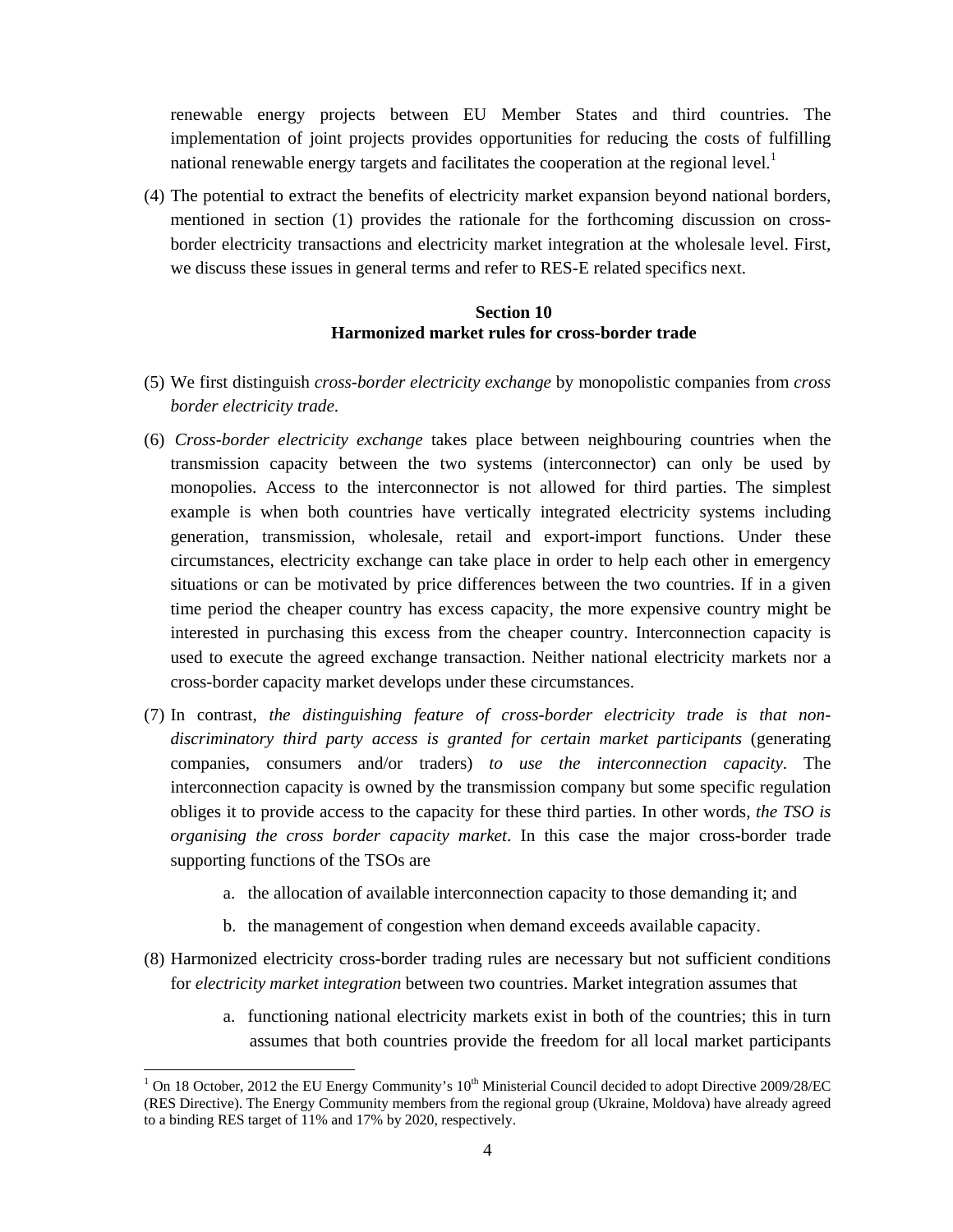(including RES-E generators) to get into direct transactions with each other and also provide regulated access to local transmission capacities;

- b. both countries provide the freedom for all market participants to get into direct transactions with each other across the border;
- c. a functioning cross-border capacity market is operated by the TSOs.
- (9) Ideally, on an integrated electricity market (wholesale) electricity price formation takes full account of supply and demand in both countries and ensures that cross-border interconnection capacities are most efficiently utilized. In case of sufficient available cross-border capacity, wholesale electricity prices of the two markets will be identical.
- (10) A higher level of market integration might also involve the integration of national reserve markets, an issue especially relevant for RES-E grid integration.

## *General congestion management scheme*

- (11) Congestion denotes situations when the demand for power transmission exceeds the physical capabilities of the network. Congestion can be experienced both in internal and cross-border network sections. Congestion, however, occurs more frequently in relation to power transfers between countries (i.e. cross-border congestion) as interconnectors have been built – historically – more for security of supply reasons and less for trade facilitation and market integration.
- (12) Congestion management is a series of actions to handle network access when congestion is present. It consists of the following sequential steps:
	- a. *determination of available capacity* i.e. the volume of power (expressed in MW) that can be transmitted for potential network users without compromising network security. The common grid model developed by the Black Sea TSOs can properly facilitate these calculations.
	- b. *capacity allocation* i.e. the distribution of available transmission capacity according to predefined rules (allocation method) among the participants wishing to utilize it.
	- c. once the transmission capacity has been allocated and the energy markets in both countries are settled, the TSO performs a *congestion forecast* on the basis of the most recent information on network conditions and generation dispatch to check whether the settled generation and consumption constellation is feasible. If network security violation is forecasted, the TSO takes measure to modify the generation patterns (*congestion relief, generation re-dispatching*).
- (13) The entire process of congestion management including the method of defining the available capacity, the timing and method of allocation – should be transparent and the relevant data published to market participants.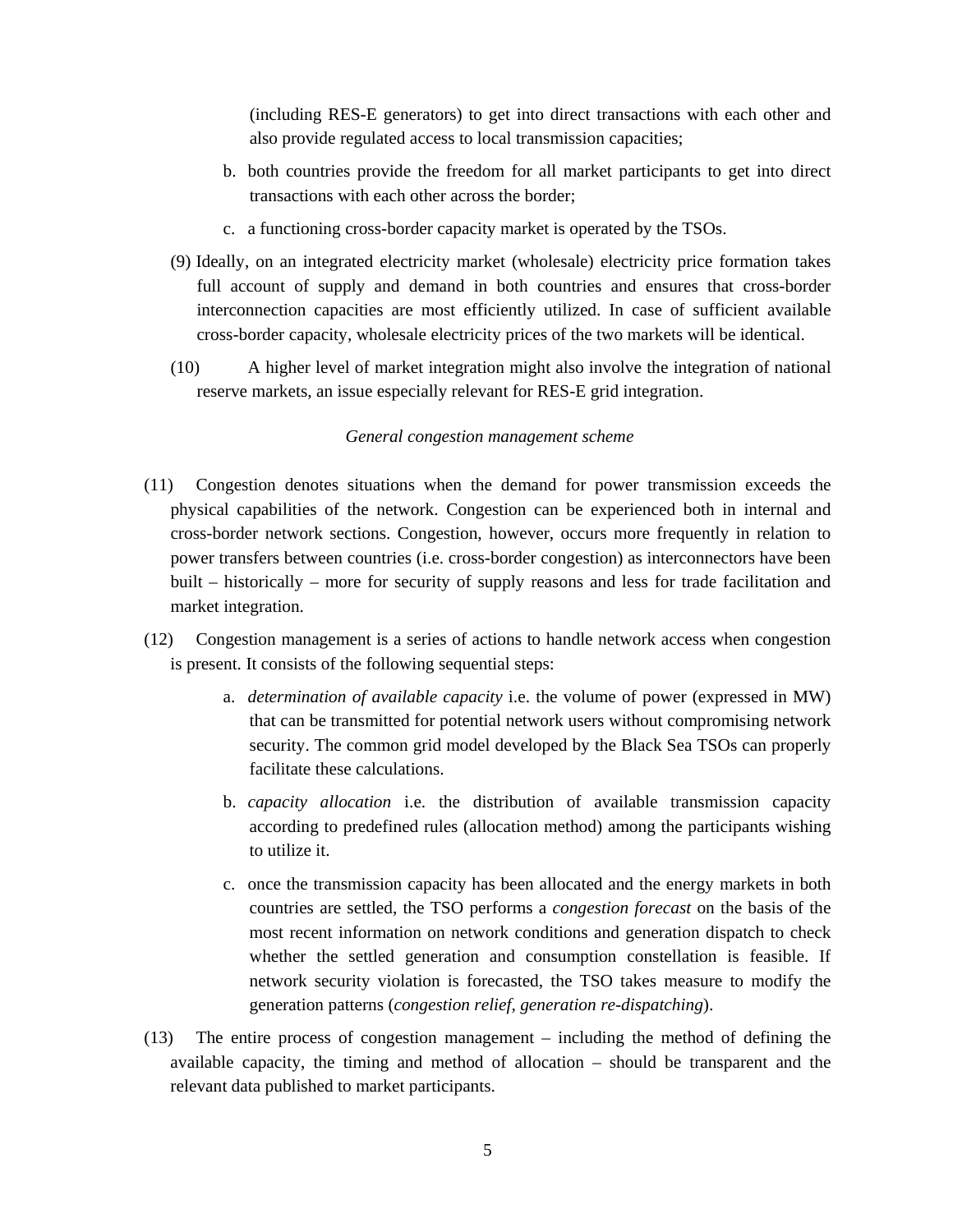(14) Regulators should be involved in approving congestion management rules and be responsible to monitor and enforce their implementation.

## *Measuring transfer capacity*

- (15) TSOs announce to potential network users the transmission capacity of each border in both directions for different time periods as Available Transmission Capacity (ATC) and express it in MW.<sup>2</sup> ATCs are not necessarily equal in the two directions, as they also reflect the strength of the network neighboring the transmission line.
- (16) Total Transfer Capacity (TTC) is the maximum power flow between two interconnected systems without violating system security. Transmission Reliability Margin (TRM) is a part of TTC that is reserved to cover forecast uncertainties arising from unexpected network events. For calculating the TRM the TSO utilizes historical cross border physical and commercial flow data and load-flow models.
- (17) Net Transfer Capacity (NTC) is the expected maximum volume of transmitted power that is available for commercial transactions. NTC equals TTC minus TRM.
- (18) The NTC is incorporated into the products offered by the system operator annual, monthly and daily capacities. Whatever is not allocated as annual capacity is offered as monthly capacity and the consequent ATC is the NTC minus the already allocated amount (Already Allocated Capacity). The same logic applies for daily and intraday allocations. Note that multi-year long cross border trade contracts might significantly reduce (as AAC) cross border capacity available for shorter term transactions (ATC).
- (19) All these values refer to the overall capacity between two systems, covering all interconnectors. However they are not simply the aggregate of the individual interconnector capacities.

## **Figure 1. Transmission capacity measurement concepts**



<sup>&</sup>lt;sup>2</sup> Capacity refers to the admissible electricity current but considering the relatively stable voltage level, it can be expressed in terms of power flow (MW).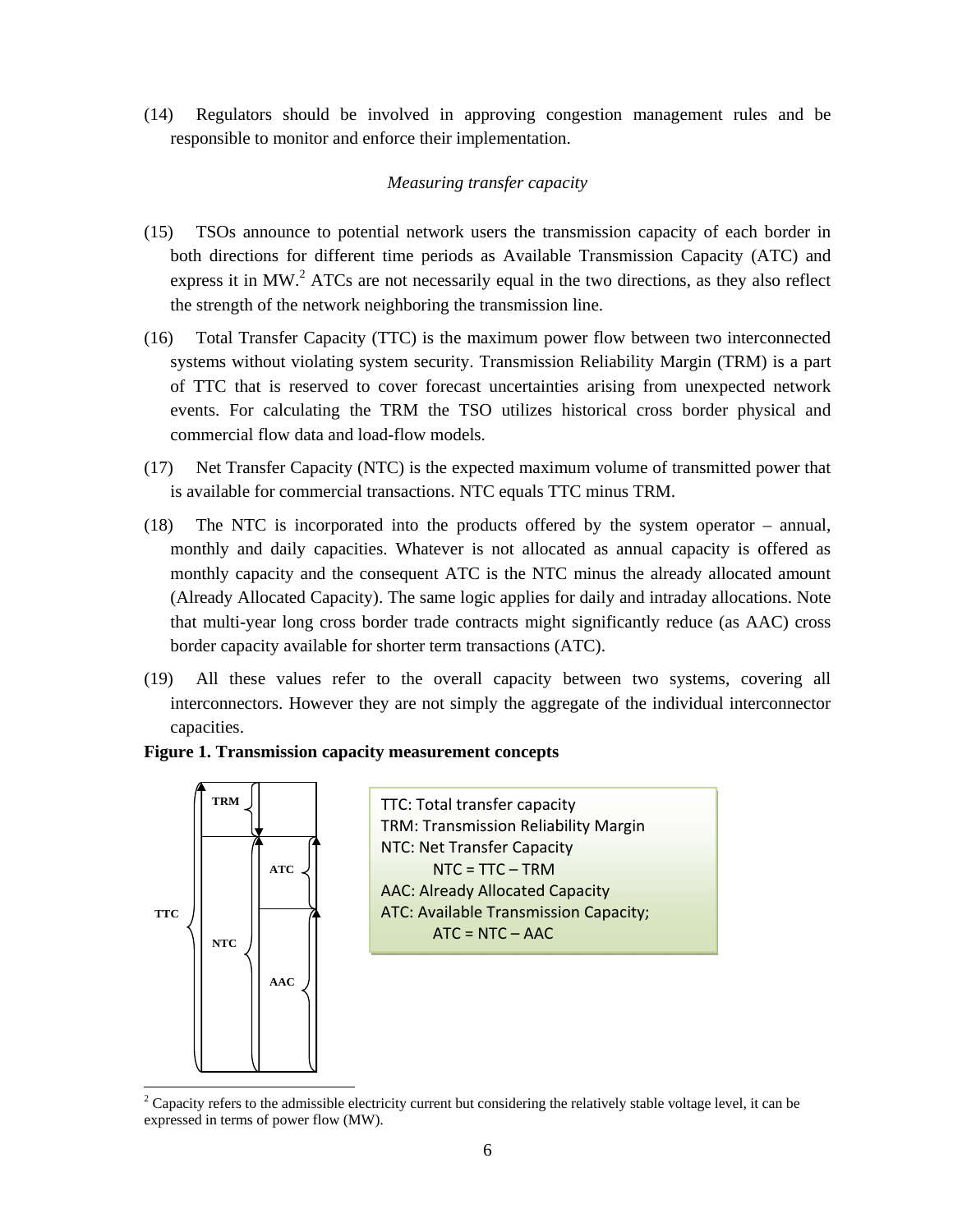#### *Determining transfer capacity*

- (20) The determination of available capacity is done by the TSOs of the interconnected systems. In NTC based allocation modes the general practice is that the two TSOs independently determine the NTCs (for both directions) and the smaller will be announced as NTC (again, both directions) in relation to the two countries. TSOs could also agree to use a common (load-flow) model for determining NTC values. In this case the commonly agreed NTCs will be applied.
- (21) TSOs allocate forward transmission capacities (annual, quarterly, monthly, weekly) and shorter term capacities for physical deliveries (daily and intraday). In practice annual capacity is determined in all cases, monthly and daily capacities for most of the European borders. Intraday transmission capacity allocation is less widespread, but becoming more frequent with the progressive integration of European markets.
- (22) Annual capacity is the capacity available throughout the year, even during times expected to be the most restrictive. The same applies for the later phases (monthly, daily and intraday) but with gradually better forecast and usually higher NTC values.
- (23) NTCs for the respective phases should as much as possible show consistency so that market participants anticipate it from past values. The TSO should publish as early as possible changes in future NTC values that are foreseeable.
- (24) In order to enhance cross border electricity trading and the related economic benefits, TSOs should allow access to the maximum available amount of cross border transmission capacity for market participants without jeopardizing system security. However, an integrated electricity company (inclusive of the transmission company) might rather have incentives to withhold cross border capacity from market participants. This is why it is a prominent regulatory task to ensure that the TSO indeed maximizes NTC available for market participants. Section 11 will discuss cross border market monitoring practices to support energy regulators detecting and correcting flaws in cross border capacity calculation, allocation and use.

## *Congestion relief*

- (25) As the NTCs for a shorter time period (e.g. month) are recalculated on the basis of the most recent information, the derived value is usually higher than the one set for the longer period (e.g. annual NTC). Similar logic applies in relation to the monthly versus daily allocations.
- $(26)$  If for some reason the recalculated (e.g. monthly) NTC is smaller than the amount already allocated for the longer time period (e.g. annual allocation) then the TSO has to curtail these already allocated capacities accordingly. It is important to note that such congestion relief measures are  $-$  in practice  $-$  only applied in case of unforeseen system events (emergency situations). TSOs have a mechanism in place for cases when another TSO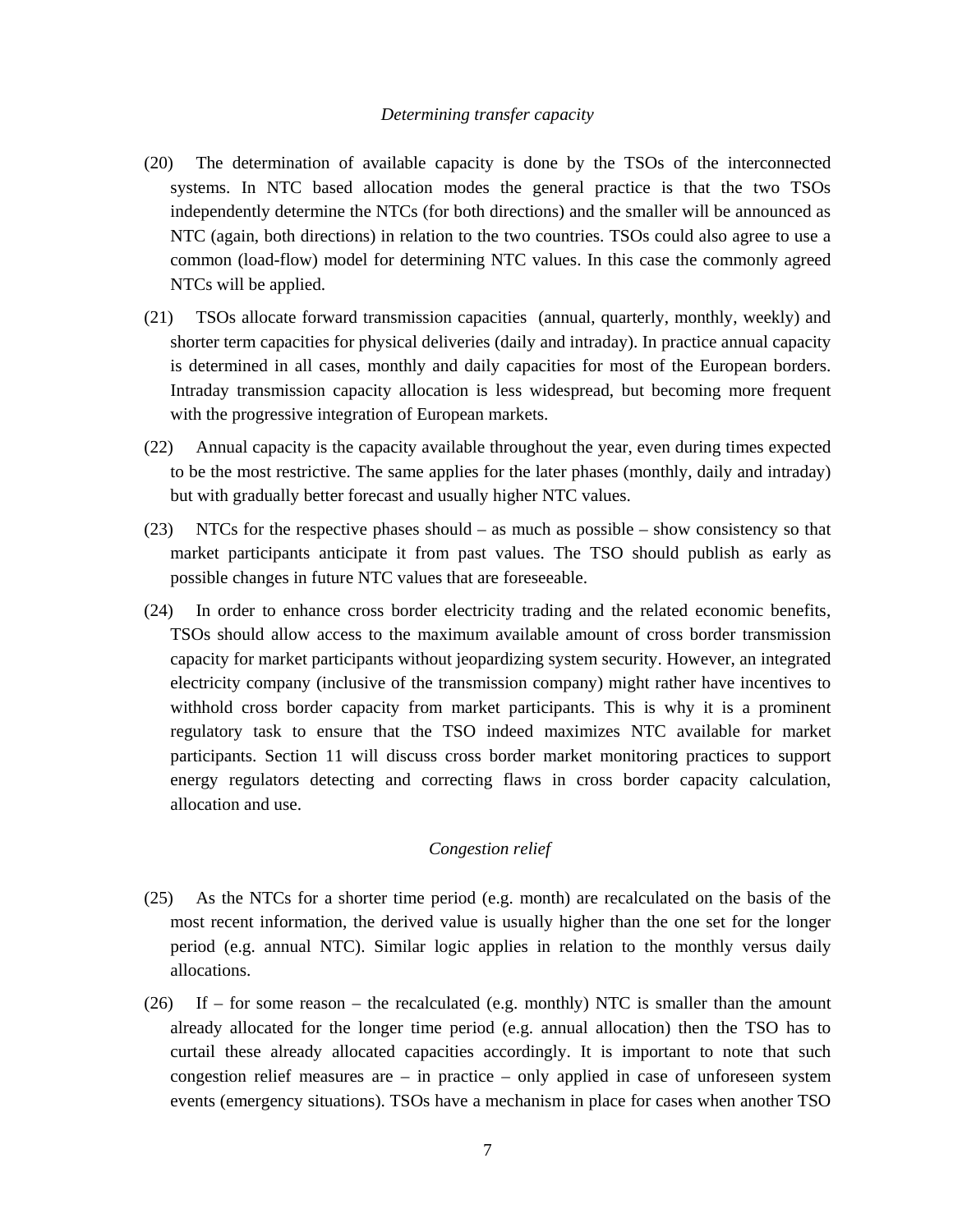asks for a short-term increase or decrease of export balance (e.g. due to the interruption in the operation of a generation unit).

- (27) It is very important from a regulatory point of view that the curtailment of allocated rights is avoided as much as possible. A possible solution – actually used in some countries – is the announcement of differentiated NTC within a single period (e.g. certain days have lower NTC at a monthly allocation).
- (28) As allocated transmission capacities are valuable rights and their (partial) withdrawal incurs potential loss for their owner (i.e. it is not able to fulfill its commercial contracts), capacity curtailment – most often – involves compensation. In the EU, compensation is required in case of curtailment. According to a recent draft ACER framework guideline, the compensations shall be equal to the price difference between interconnected zones, within the relevant time frame. In cases when the curtailment occurred due to force majeure, the capacity which cannot be used shall be reimbursed on the basis of the initial price paid. At the same time, curtailments shall be applied in a non-discriminatory manner.
- (29) It is rather difficult to determine the fair allocation of cost (and therefore compensation) due to re-dispatching, hence the TSOs tend to set the annual NTC conservatively in order to avoid the curtailment of allocated transmission rights and try to approximate real capacity more closely via the monthly, daily and intraday allocations, sequentially.

Since priority dispatch of RES-E generation is a common way to support RES-E producers, the rapid deployment of intermittent – primarily wind and  $PV -$  production is likely to increase the volatility and decrease the predictability of both internal and cross-border transmission capacity usage. In meshed networks massive intermittent generation will significantly increase unintended loop-flows.

- (30) *Network loop-flows are unintended physical flows in third-party transmission capacities generated by a commercial transaction between two network locations. Loop-flows distort the physical operation and the economic regulation of electric networks. The unintended flows generated in far-away transmission capacities render network balancing, frequency and voltage control more difficult in the affected system. Additionally loop flows cause unintended and uncompensated economic costs to the affected electricity system. The business opportunity to utilize transmission capacities is reduced.*
- (31) Under extreme conditions increased loop-flows can result either in the curtailment of RES-E production (short term), the reduction of announced NTCs (especially in the longer periods due to the uncertainty of intermittent production schedules) or – as a last resort – congestion relief. The reduction of capacities offered to the energy traders, i.e. the lower utilization rate of the cross-border network, results in welfare loss. This can be alleviated by transmission capacity expansion. A more cost effective way though is to improve the efficiency in using already existing transmission capacity through shorter time periods for transmission capacity allocation (intraday). This will be able to utilize additional information from improved short term intermittent generation forecasts.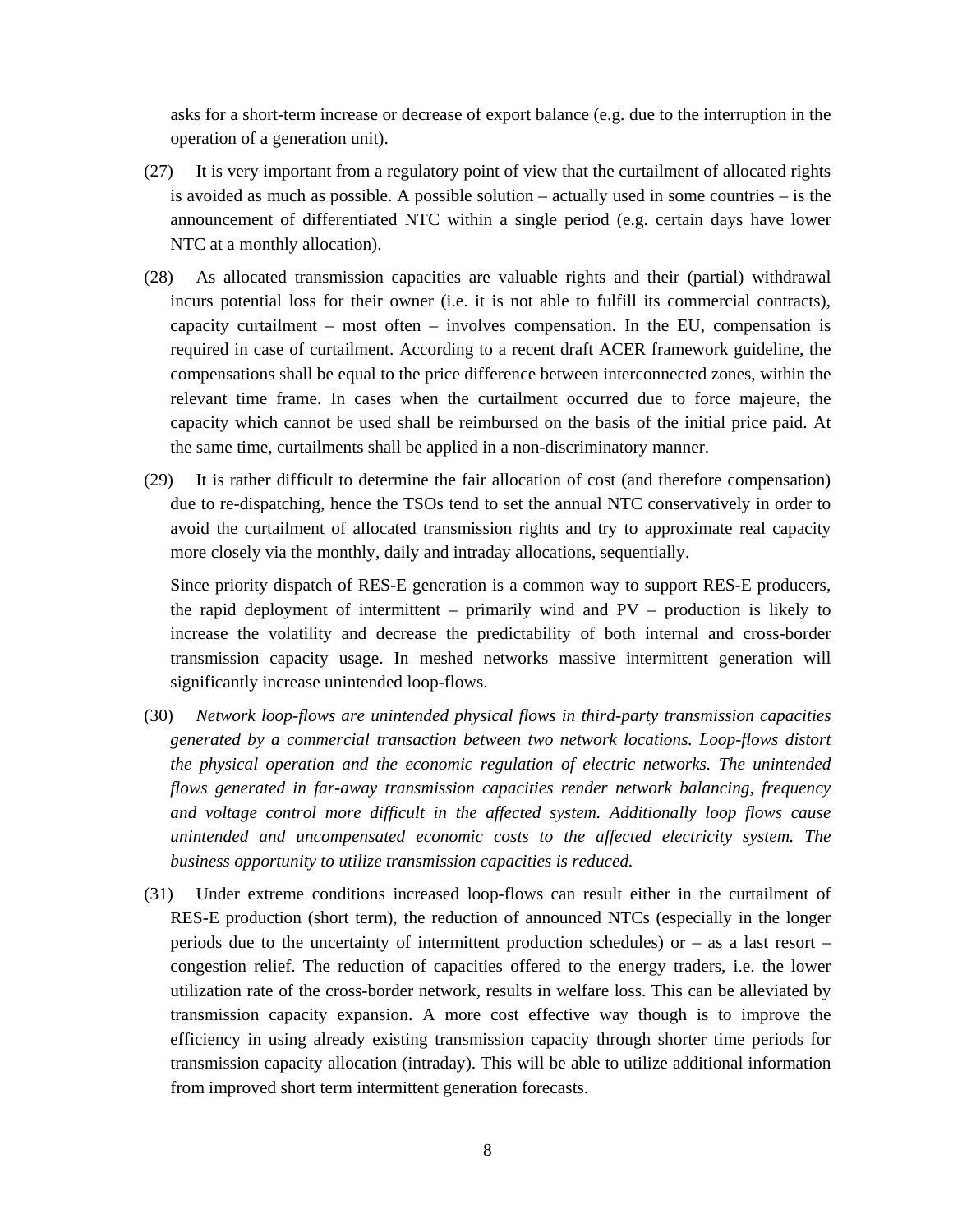#### *Capacity allocation methods*

- (32) The task of cross-border capacity allocation and pricing is especially relevant for time periods when the demand for cross-border capacities exceed the amount available for trade.
- (33) Capacity allocation regardless the actual method applied should be transparent and non-discriminatory. This means that all capacity requests should be treated equally i.e. regardless of any characteristics of the applicant other than those that are used in the allocation method.
- (34) Several transmission capacity allocation methods are used in Europe and worldwide that can be characterized along four dimensions:
	- a. the basis of calculation (NTC or flow-based)
	- b. separation versus integration of cross-border capacity and energy markets (explicit versus implicit methods)
	- c. logic of allocation (administrative versus market based)
	- d. level of harmonization of TSOs (bilateral, common, coordinated) (Figure Figure 1).
- (35) The NTC based capacity allocation modes similarly to all other allocations have to consider the amount of power flows at other borders. NTC is set at a lower level implicitly considering the previously experienced power flows of the other borders and allowing for uncertainties. As a consequence, the observed physical flows often surpass the allocated capacity by a considerable margin rendering the capacity factor (utilization factor) of the network connection very high.
- (36) Flow-based allocation (FBA) in contrast reflects the actual distribution of power flows in the adjacent areas and as such provides a better approximation of the capacity that can be allocated safely. Its main advantage is that it allows for the relaxation of overly stringent cross-border capacity restrictions that especially characterize highly a meshed network such as of continental Europe. Its disadvantage is that it requires complex computation and agreed modeling methods by all involved TSOs, making FBA more difficult to apply.
- (37) The common feature of explicit allocation methods is that the transmission capacity and the energy markets are separated and the settlement of these two markets is sequential: first the capacities are determined then the energy flows. Market participants hence bear the risk that the two volumes do not match: allocated transmission rights limit trading options or unused capacities create loss (if not received for free) to the actor.
- (38) Under implicit methods (i.e. auctions) capacity rights are not allocated to individual participants but are internalized in the settlement procedure of the electricity markets (see the Market Coupling section).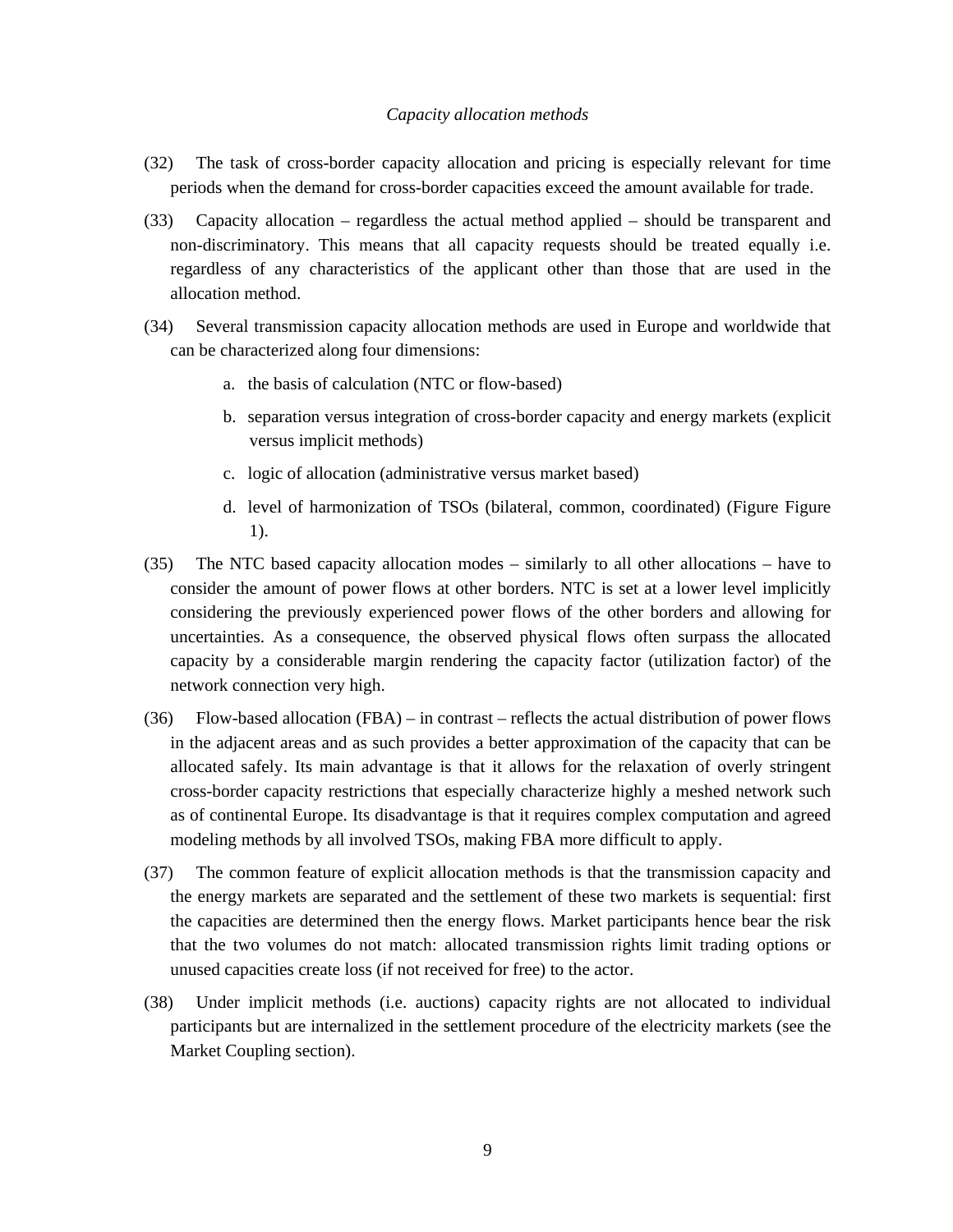- (39) Many European TSOs still use NTC based explicit allocation methods, whereas the direction of proposals (ACER) is to migrate to implicit NTC or flow-based methods more compatible with the future single Internal Electricity Market of Europe.
- (40) Capacity allocations generally apply the "use-it-or-lose-it" rule, meaning that excess rights (that become manifest at the moment of energy market gate closure) can be reallocated by TSO again in the remaining short period of time.
- (41) The more frequent the allocations are, the better the overall capacity utilization rate of the cross-border infrastructure.
- (42) The creation of a secondary market for transmission capacity rights can contribute to the efficient final allocation of physical transmission rights. The secondary market is based on a "use-it-or-sell-it" principle. Due to the different timing of capacity auctions and energy trading, the market participant is often left with too much or too little capacity as he/she does not know in advance the exact traded volumes. This problem is especially true when capacities are allocated only to longer periods (i.e. no day-ahead and intraday). This can induce capacity right hoarding and unused capacity rights. Secondary market transactions can ease the inflexibility of forward physical transmission capacity markets.
- (43) The TSO (or a CAO) can have the role of approving secondary market transactions for cross-border capacity.
- (44) Regulation should eliminate the potential interest of the TSO to decrease ATC in order to increase its own revenues or for any other reasons. For this reason any revenues resulting from the allocation of cross-border capacities should exclusively be used for the following purposes in the European Union:
	- a. guaranteeing the actual availability of the allocated capacity
	- b. network investment to maintain or expand cross-border capacity
	- c. reduction of network tariffs (considering it as income in the transmission tariff setting process)

#### **Figure 1. Capacity allocation methods**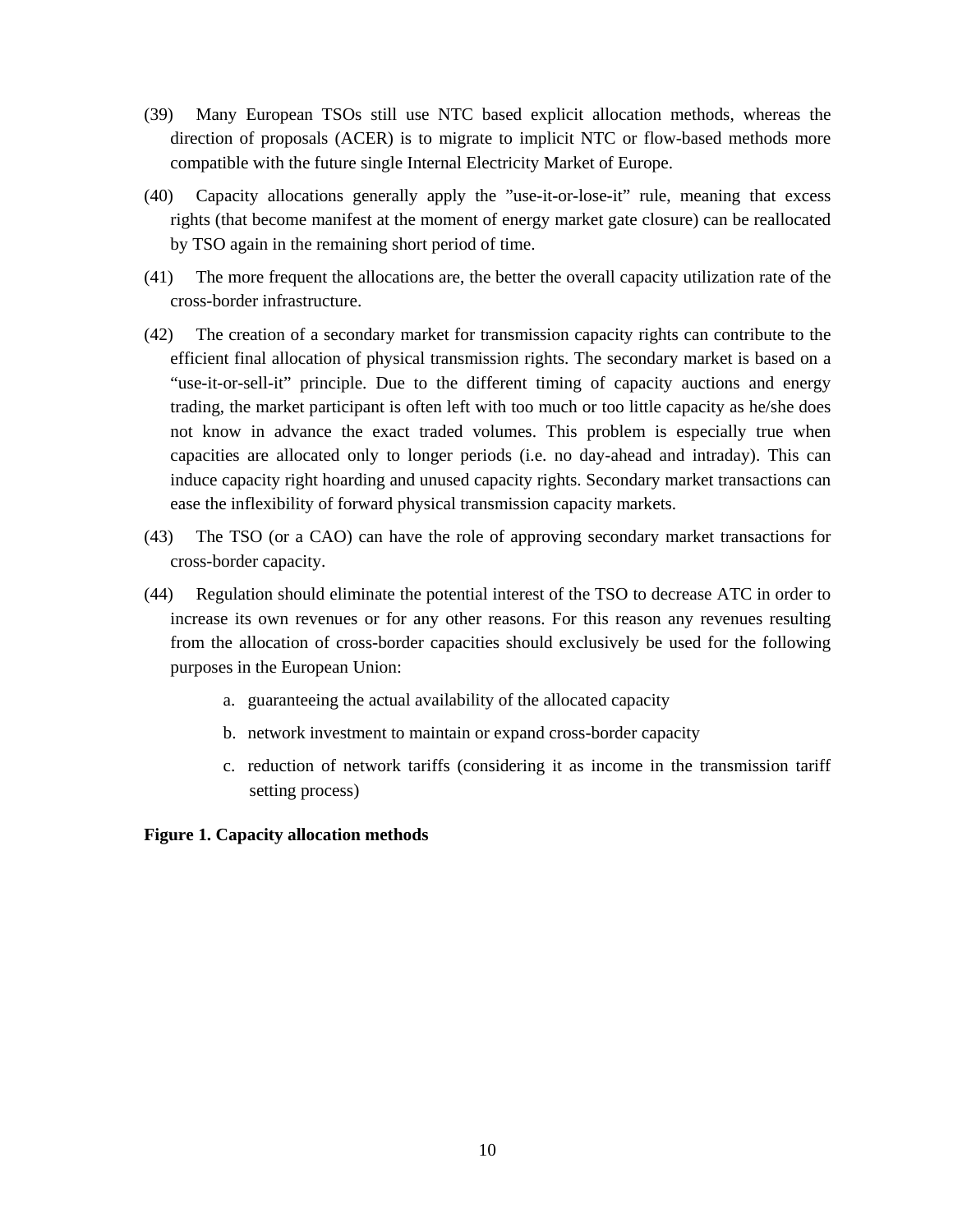

*Administrative and market based capacity allocation methods* 

- (45) We can differentiate between administrative and market-based cross-border capacity allocation methods.
- (46) The two main versions of *administrative allocation* are the "First come, first served" and the pro rata allocation.
- (47) In case of "First come, first served" allocation, the capacity right is granted for free according to the temporal order of capacity requests received by the TSO until there is no further available capacity. Although administrative allocation is not efficient (its  $-$  zero  $$ price does not reflect the economic value of this scarce resource), it is a valuable model for allocating capacities in the time window between the day-ahead capacity allocation and the actual electricity delivery. In this case there is no time for more profound allocation procedure for the still available capacity (capacities unused due to the "take-it-or-lose-it" rule) but the remaining capacities can still be allocated and used by the applicants. Capacity rights can be allocated for free or at a price, but in the case of the above mentioned last minute allocations it is usually for free.
- (48) The pro rata allocation means that all requests are accepted but only partially as a fixed share of the total request and total available capacity. Capacity rights can be allocated for free or at a price. The price of the capacity in the latter case is not market based but determined by the TSO or the regulator on e.g. cost basis. This allocation mode allows for the strategic behavior of bidders as they – knowing in advance that the required amount will be cut pro rata – bid for amounts higher than they are willing to pay for. As a result those actors who would be willing to pay more lose the same share of their request.
- (49) Explicit auction is a market based and the most widely used allocation mode. It can be executed on a bilateral basis or in a coordinated form. A single country can employ different types of explicit auctions at its various borders.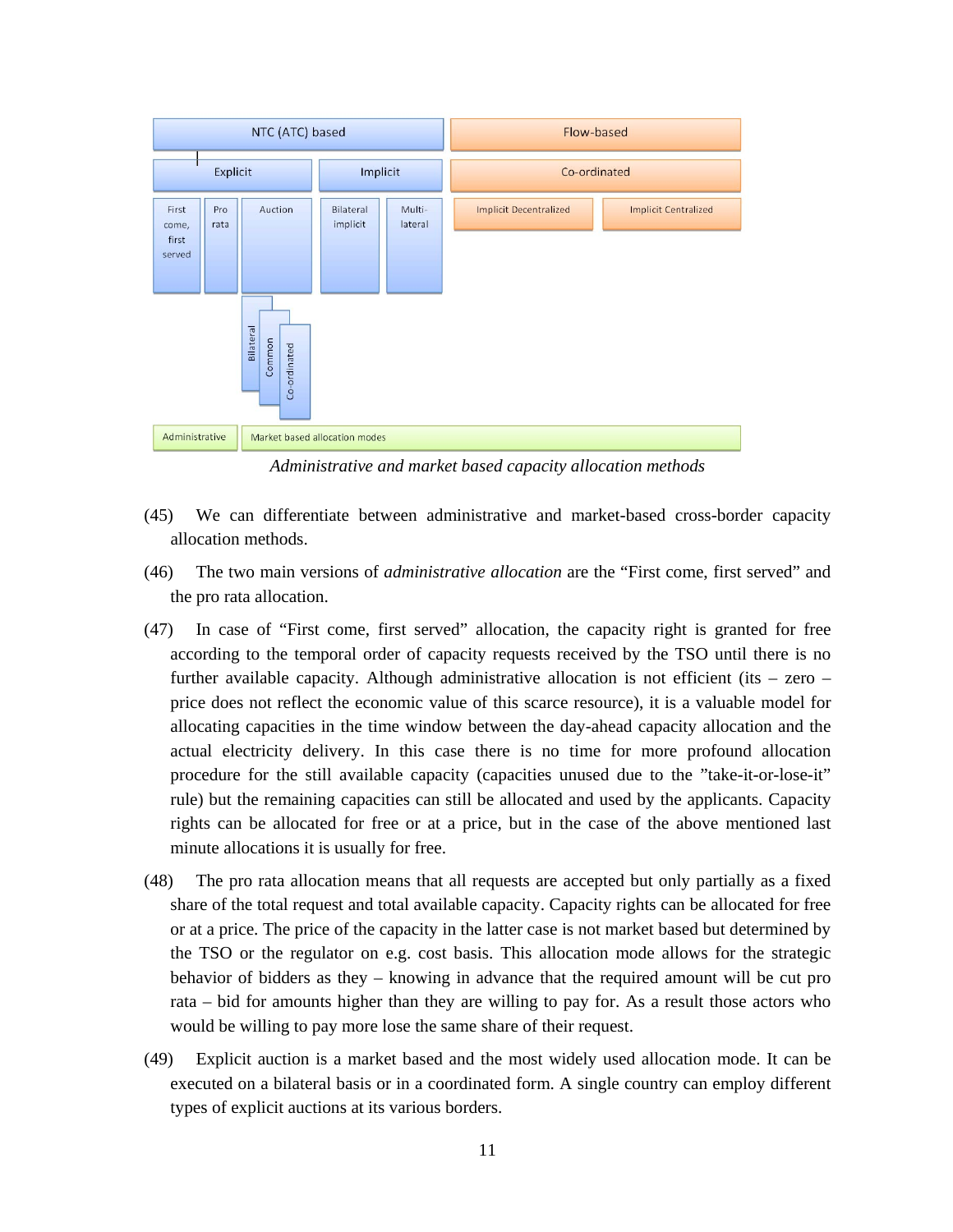- (50) When capacity auctions are used for the allocation of cross-border capacities, the price of the capacity is determined by the auction's outcome. The demand for capacity is determined by the bids of market participants. Bids indicate the required capacity and the price the bidder is willing to pay for it. The TSO can e.g. order the bids into descending order and allocate the capacity for those who are willing to pay the most for it until the available capacity is fully allocated. In this case the price of a MW of cross border capacity will be equal to the last bidder's offer price who still received capacity at the auction. Note however that the TSOs apply different auction methods to allocate cross-border capacity.
- (51) The auction price of a MW of cross-border capacity for a given hour will, as a rough rule of thumb, reflect the wholesale price difference of a MWh of electricity between the two countries.
- (52) Explicit auctions due to the sequential clearance of the transmission capacity and the energy markets - can facilitate the exercise of market power of a dominant generator. For example, if the dominant generator holds a significant share of the transmission capacity then it has an incentive to raise the energy market price in the importing region and is able to do so via withholding generation capacity and capture the resulting rent.
- (53) In the bilateral form the two TSOs independently determine the NTCs (for both directions) and the smaller of the two will get allocated. In some cases the two TSOs involved split the available capacity and allocate their own share (split auction), in other cases one of the TSOs or an independent office is mandated to allocate the capacity on behalf of both TSOs (common auction). In all cases the TSOs define NTC for each common border simultaneously whereas power flows are interrelated with adjacent borders. As a consequence TSOs are likely to define over-restrictive NTCs.
- (54) Coordinated explicit auctions provide a solution to this problem as TSOs set the NTC jointly and hence can accommodate the interaction of NTC setting at various borders. Additionally, traders do not have to acquire separate transmission capacity right for the whole route but only a single one.
- (55) The advantages of market based allocations are:
	- a. provides revenue for the TSO
	- b. provides investment location signal for the TSO
	- c. provides incentives for the TSO to increase NTC to the maximum within the security limits
	- d. the allocation of transmission capacity is based on the willingness of applicant to pay for the right, which reflects more closely the economic value of the capacity.
	- (56) Revenues and revenue sharing rules/agreements among TSOs deserve special attention from the regulator. As a rule, auction revenues are better to allow for expanding congested lines or to reduce transmission tariffs for the benefit of end customers. A part of the revenue can be allowed to remain with the TSO to encourage it to efficiently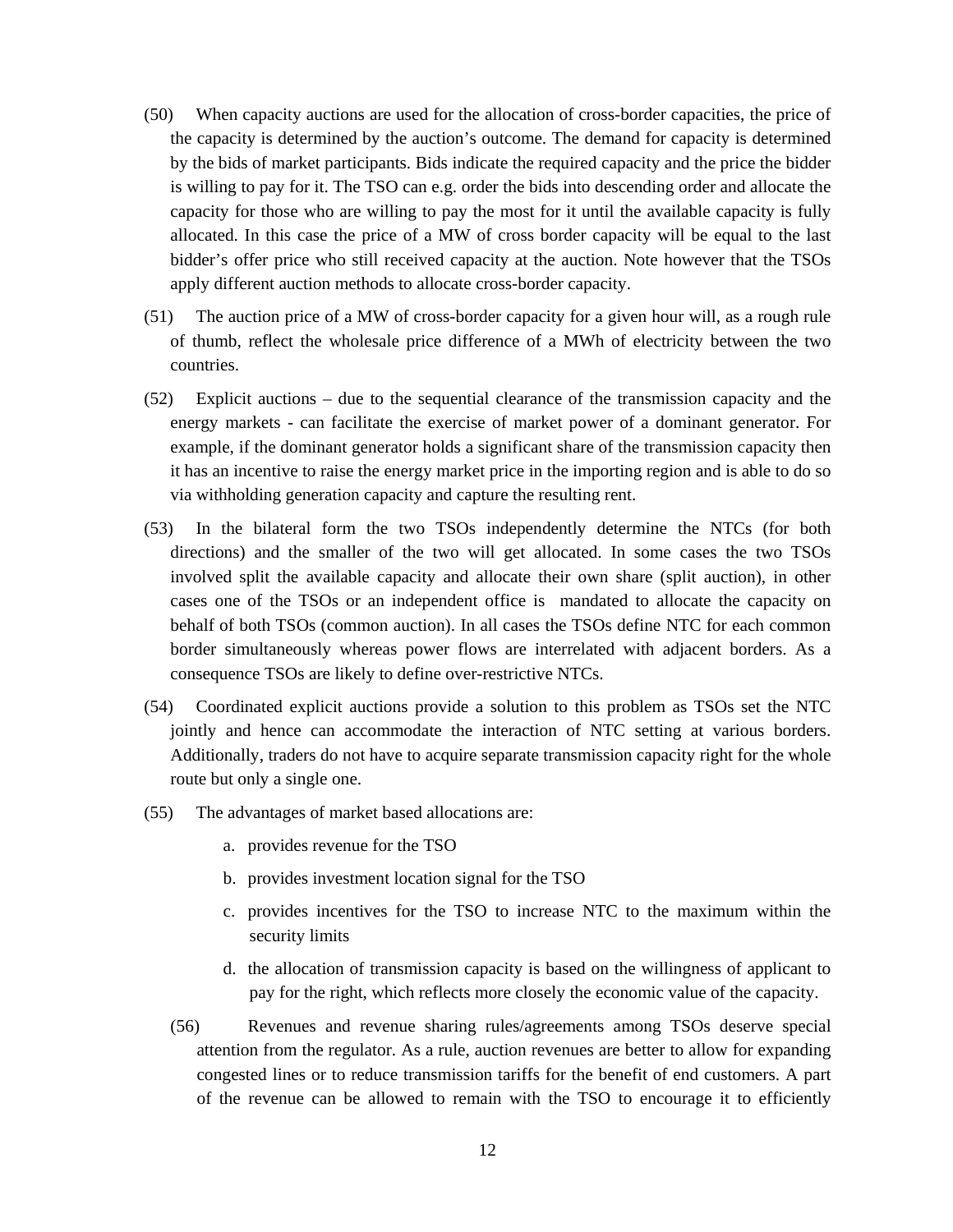manage the cross border capacity market. Usual scrutiny of the regulator over regulated revenues should apply. Revenue sharing agreements should be reviewed and approved by the relevant regulators.

#### *Coordinated capacity calculation and allocation*

- (57) A major step towards electricity market integration might be when dedicated TSOs set up a joint central cross-border capacity allocation office, often called as Central Allocation Office or Coordinated Auction Office (CAO). Setting up a CAO requires sufficient size of the resulting market, as economy of scale is needed to finance its operation.
	- a. Taking the example of the Central and East Europe (CEE), a CAO might benefit countries of the Black Sea region. The CEE CAO was established as a joint company of eight TSOs to perform the long term and day-ahead calculation and allocation of cross-border capacity within the region. The CAO has been handling the regional capacity calculation and allocation tasks of the CEE TSOs since November 2010. It conducts yearly auctions and has been carrying out monthly and daily auctions as well.
	- b. The CAO secures fully harmonized and coordinated allocation rules so it reduces transaction costs associated with cross-border trading. Setting up the joint allocation offices has certainly enhanced wholesale competition in the region.

## **Section 11 Market integration and regional regulatory cooperation**

(58) Electricity market integration requires more than efficient and harmonized rules for cross border electricity trading. It also requires the integration of electricity market transactions of the interconnected electricity markets. In this text electricity market integration is discussed in the context of recent EU experience with electricity market coupling.

## *Context of Market Coupling*

- (59) *Market Coupling (MC)* is an implicit auctioning method to efficiently allocate crossborder transmission capacities. Instead of organising explicit cross-border capacity auctions, the system operator makes unreserved capacities available for market coupling. The power exchanges in each country (price zones) involved in MC balance demand and supply bids by also considering the prices quoted on the exchanges of neighbouring price zones. In this way cross-border transactions do not have to be supplemented with separate transmission capacity rights allocation.
	- a. In its *narrow definition* Market Coupling refers to the integration of the day-ahead markets only, as this is the market segment, where market coupling is the most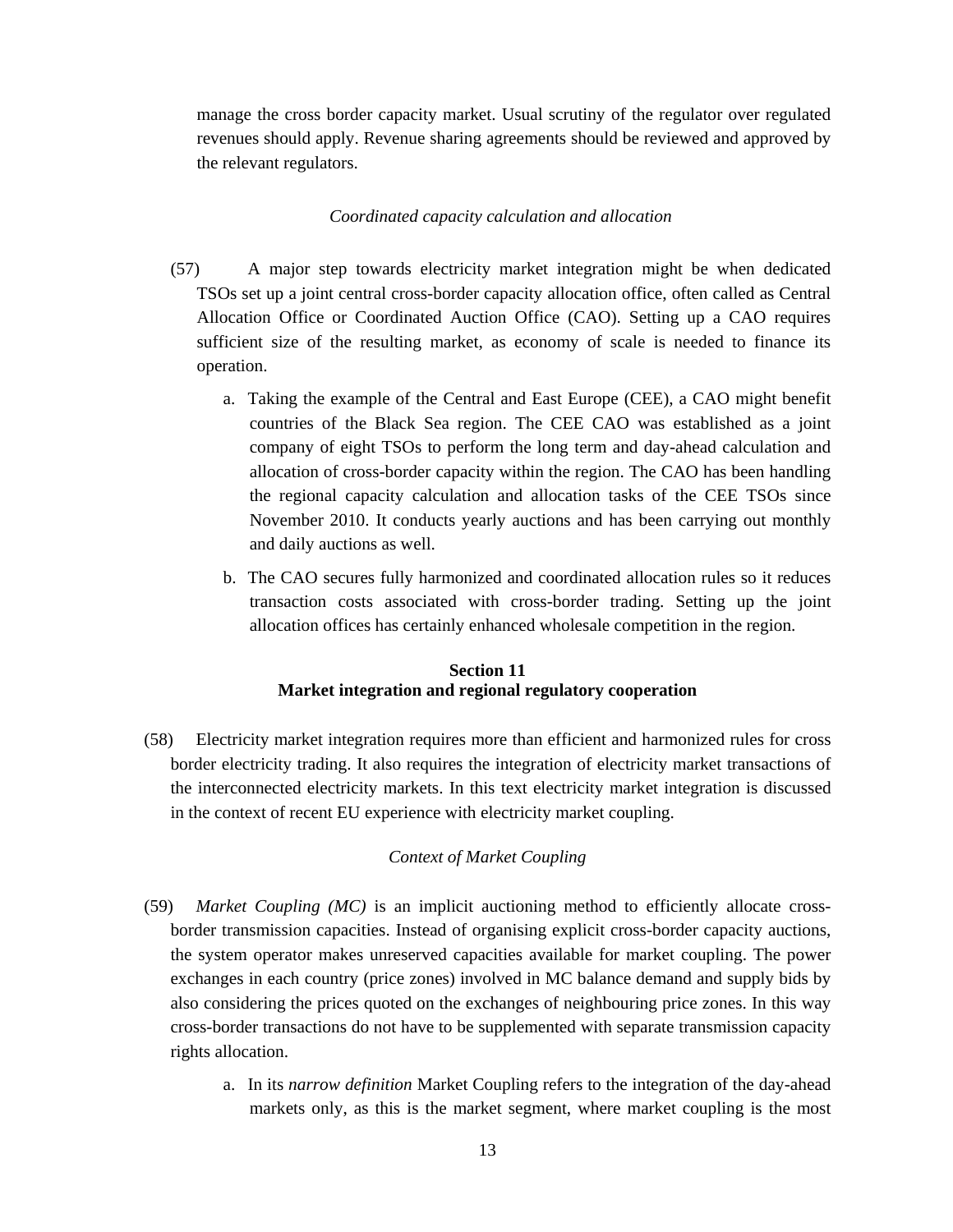advanced. Other market segments (intraday, forward or balancing markets) have specific features that make them more complex to integrate across borders. Rare examples for the latter are the integrated North European balancing market or the North West Europe pilot project to integrate intraday markets. North American RTO markets also offer examples of MC for hourly and shorter times.

- b. In a *broader definition* market coupling embraces all the necessary steps for integrating electricity markets in different areas (e.g. day-ahead markets, forward markets, intraday markets, balancing markets), including institutional, regulatory and market design elements.
- (60) When TSOs or regulators consider coupling two interconnected day-ahead markets currently divided by a national border, firstly they should make sure that their national day-ahead energy markets involve an organized electricity market (power exchange). In addition, various rules and procedures of both markets must be harmonized beforehand, like types of traded products, gate closure times and other operational procedures.

## *Preconditions of Market Coupling*

- (61) *Embrace market coupling but carry on unbundling*. Firstly, it is important to note that in the countries of Central and Eastern Europe and of the former Soviet Union, unbundling of the vertically integrated electricity companies is a primary condition to further market integration. In countries with large incumbent companies that still own or indirectly control transmission grids *and* generation capacities *and* wholesale monopoly rights *and* long-term import-export contracts *and* the system operator, it is very difficult to arrive at competitive domestic markets, harmonized rules for cross-border trade or, eventually cross-border electricity market integration. The examples of more developed electricity markets following various ways of interregional market integration or market coupling regimes have shown remarkable welfare benefits. Market coupling or any other market integration regime would only deliver benefits to the electricity markets if strategic behavior of incumbents is fundamentally disabled. In order to successful integrate interregional markets regulators first have to administratively disintegrate their national monopolies.
- (62) An additional precondition of market coupling is the *existence of independent energy and transmission capacity markets*. The key term is "independent": successful market coupling presumes energy markets operated by organized power exchanges and cross-border transmission capacity markets operated by TSOs. Having any of them under the strategic control of major market participants would undermine efforts to put market coupling in place.
- (63) *Sovereignty of national transmission networks.* There is another dimension to independence here that is important for the countries in the Black Sea region: it is very likely that they wish to maintain the sovereignty of their national transmission networks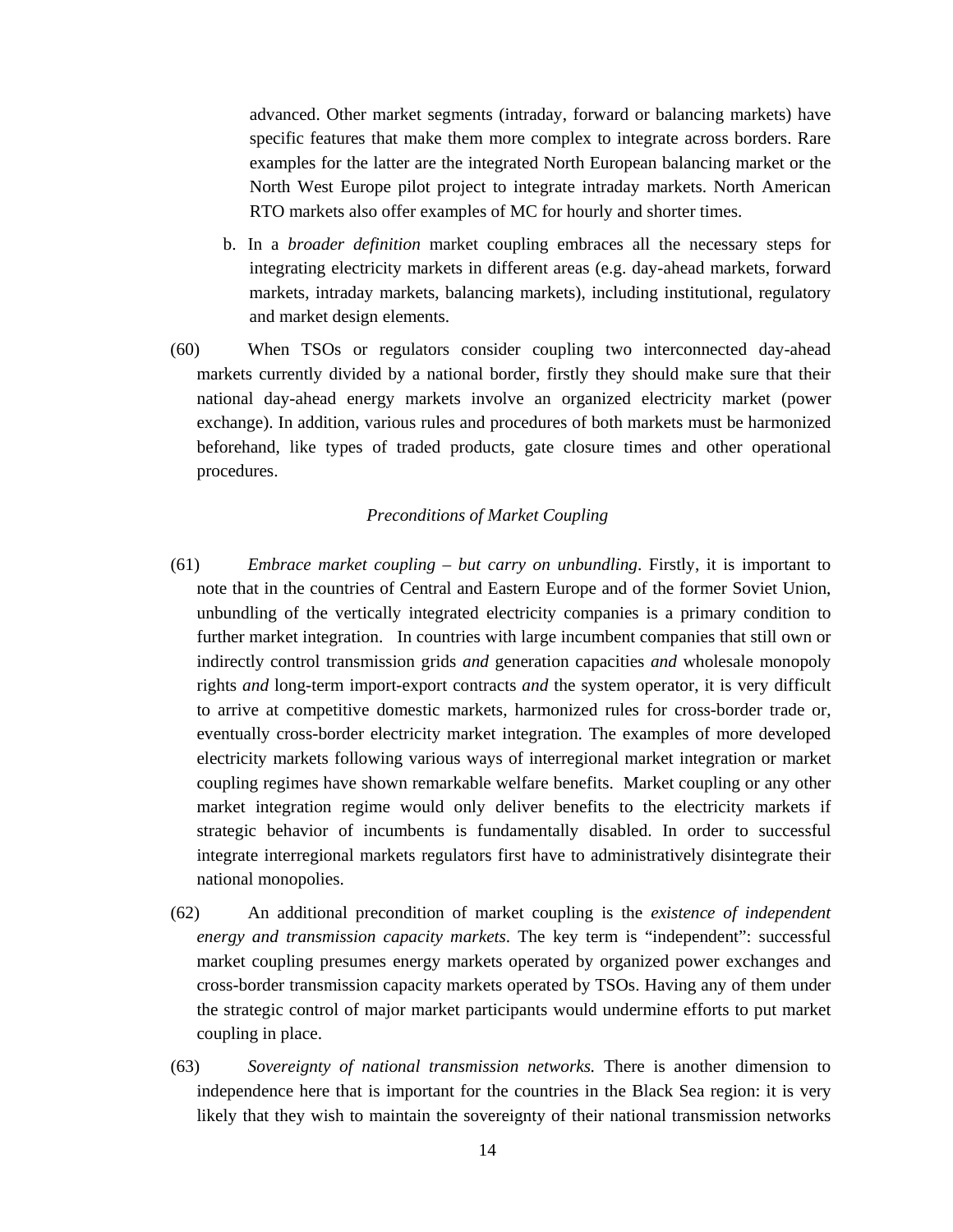and treat cross-border flows separately. Thus the European market coupling model developed to integrate sovereign national networks has more lessons to offer and looks politically more feasible than the overseas market models based on nodal pricing – even if those integrate regional electricity markets more efficiently. For instance, the MISO can couple its energy markets with adjoining regions in the US and Canada because it also acts as the TSO. Because US RTOs act as TSO and power exchange, US models are not directly transferable to the Black Sea Region.

#### *Advantage of Market Coupling against explicit methods*

- (64) The ultimate aim of MC is to increase trade opportunities amongst participating countries on the existing interconnection lines, and hence maximize the combined welfare of those participating countries. If day-ahead markets work as auctions, the clearing of two neighbouring day-ahead markets can be performed jointly, automatically enabling supply and demand bids to be available from the other zone as well, as long as crossborder transmission capacity is available. Various advantages of such a system arise.
	- a. Each market participant sells and buys energy in its home market, and inter-zonal arbitrage opportunities are exploited routinely by the market coupling mechanism.
	- b. When two markets are coupled, all cross-border capacity between them is, by design, allocated to the transactions with the highest arbitrage potential, and by definition, the price of capacity is equal to the eventual energy price difference of the two zones.
	- c. There is no separate transmission capacity auction, the capacity is allocated implicitly.
	- d. In the longer term, by creating transparent markets and clear price signals on network scarcities, market coupling enables participating countries to optimally plan their transmission system developments in the future.

#### *Alternative ways to accomplish Market Coupling*

- (65) Market coupling can be accomplished on the basis of alternative cross-border capacity calculation methods.
	- a. One option to calculate unreserved transmission capacities available for market coupling is to calculate net transmission capacity values (NTC) or available transmission capacity values (ATC).
	- b. The other option is to do flow-based capacity allocation (FBA). In this case the capacity made available for transactions within the framework of MC is estimated by simultaneous load-flow calculations that forecast actual physical network flows assuming potential production and load patterns within the participating area.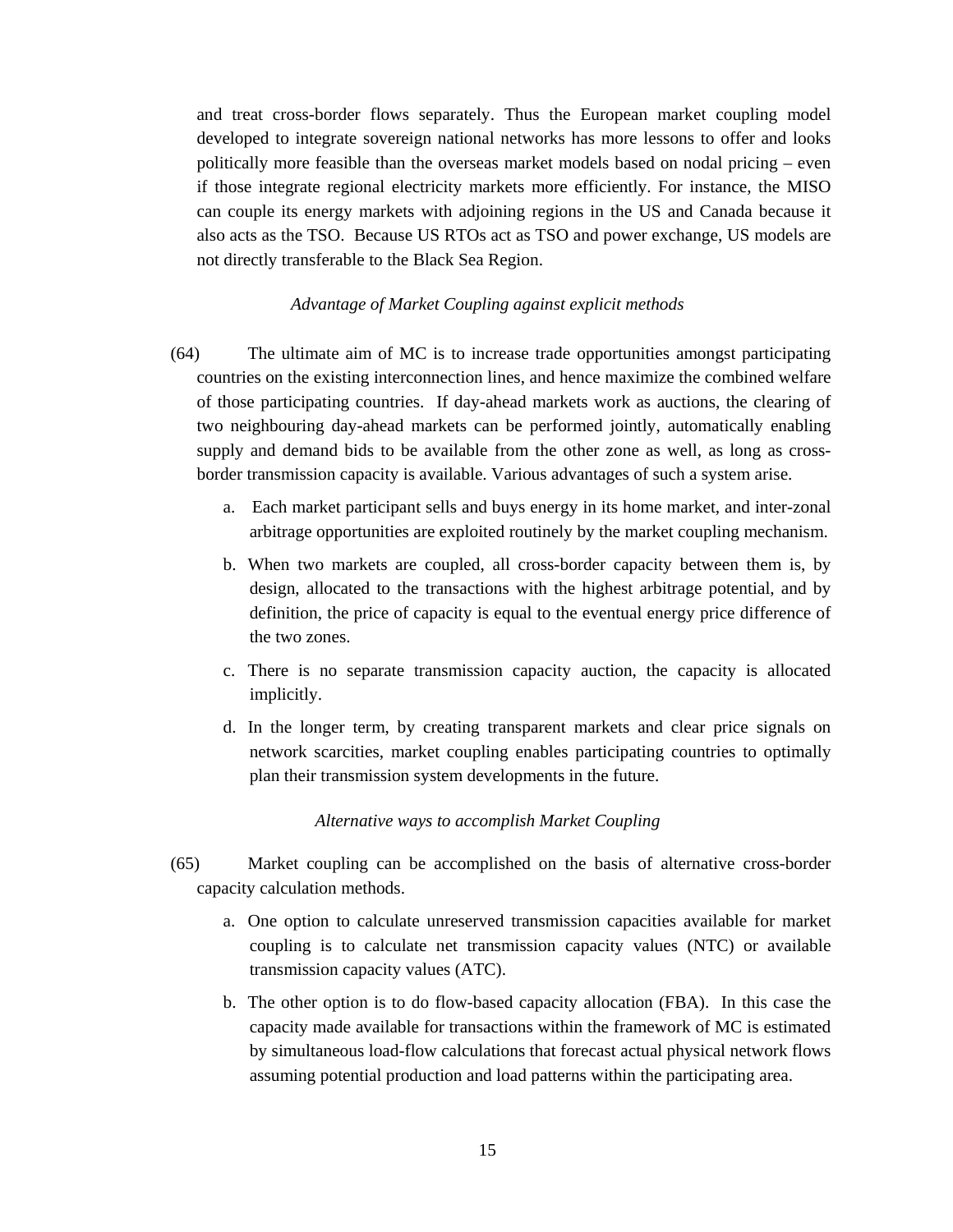- c. Following an FBA method is a possibility even if market coupling have been started on an NTC basis before.
- (66) The main drawback of NTC (or ATC) based capacity calculation and allocation is that it results in overly stringent restrictions on cross-border trade, and therefore hamper a more efficient use of the existing transmission network. This is especially the case in a meshed network – such as the one in continental Europe -where bilateral NTCs must be determined low enough for the grid to withstand a "worst case" congestion scenario on all trading directions. The fundamental reason for this is that NTC based allocation poorly recognizes network loop-flows.
- (67) *Flow-based capacity calculation and allocation solves the problems inherent to NTC based allocation.* Flow-based capacity calculation and allocation is to be preferred if substantial loop-flows are present. Flow-based calculation prevents cross-border trading from having unaccounted effects on third parties unaccounted for. With flow-based methods, the security assessment and the capacity allocation is essentially integrated, enabling the system operators to adapt the security checks to the actual trading needs of the market, instead of a worst case scenario. In theory, therefore, a flow-based mechanism should allow for more trade overall, and especially in the directions that are more valuable to market participants, increasing the total surplus attainable in the market.
- (68) NTC based market coupling is inevitably less powerful than a flow-based alternative – but having no market coupling at all is the worst of possible options. The complexity of an FBA exercise may keep market coupling off the agenda for too long. Having NTC based market coupling is certainly much more beneficial for the markets to start out with than having no market coupling at all.

### *Regional regulatory cooperation*

- (69) It is apparent that enhancing cross border trading and accomplishing electricity market integration is a very complex and demanding regulatory task. Given the political support for such a process, regulators will need to establish conditions for a focused work to support the integration process. The involvement of other major stakeholders (most prominently the affected TSOs) into this process is inevitable.
- (70) A proper start for regional regulatory cooperation is to assess the participants' present cross-border trading regimes and then the drafting of a regulatory guideline for harmonized cross-border access and trading rules. Operational cross-border capacity markets are easier to establish than creating fairly well functioning local electricity markets. Cross border capacity markets can also enhance cross-border trading opportunities between countries with fairly different local electricity market models and could increase trade related benefits for the participating countries.
- (71) An operational cross-border capacity market could also provide RES-E generators the opportunity of exporting their production. It is also a crucial component of a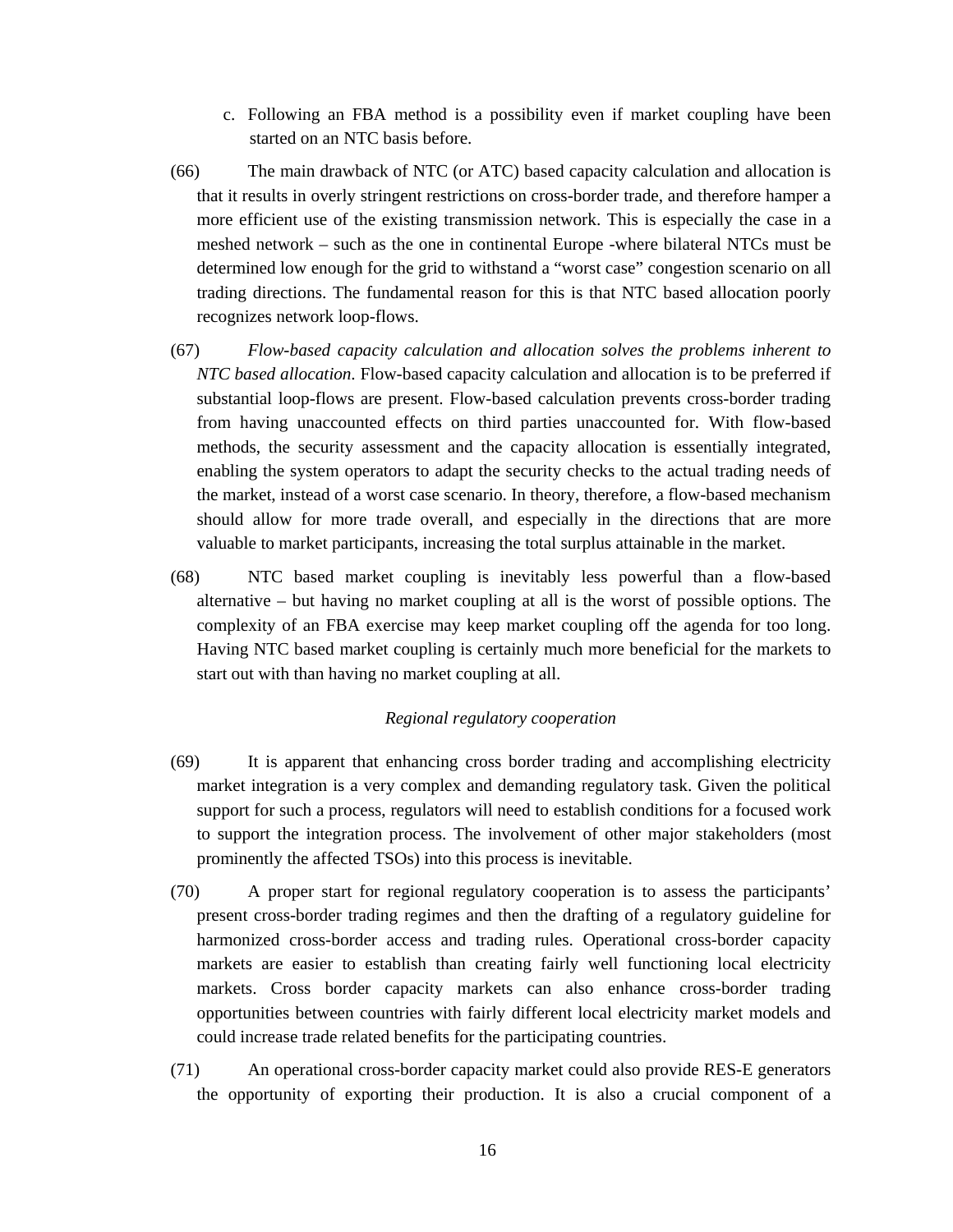regulatory environment in which it is feasible to start discussions about pooling reserve capacities across countries.

- (72) The guideline for harmonized cross-border access and trading rules should be developed without regard to the source of electricity. Thus, the same rules should apply for RES-E and conventional generators in getting access to cross-border capacities.
- (73) Another component of regulatory cooperation can be to provide RES-E generators the opportunity to sell their 'green certificates' beyond the borders of the country of their production. The revenue of the RES-E producer is composed of its revenue from electricity sales and an additional support. This support can take the form of a price subsidy (in the form of a feed-in tariff or feed-in premium) or the opportunity to sell the green certificate attached to green electricity production. Due to the very low variable cost of production and the priority dispatch guaranteed for RES-E generators, selling the electricity locally might be the preferred option for the rest of the region's RES-E producers. However, a harmonized green certification system in the Black See region could allow RES-E generators to sell their certificates where they can get the highest revenue for it. However, work in this area might have a secondary preference compared to the work on a guideline for harmonized cross-border access and trading rules.
- (74) Regulatory cooperation aiming at deeper electricity market integration is feasible only for those participants that have already achieved a substantial progress in developing their local electricity markets.

#### **Section 12**

## **Market monitoring for cross-border trade and additional regulatory recommendations**

- (75) In the European model, the amount of cross-border trading is limited by the Available Transmission Capacity of transmission facilities. Available Transmission Capacity is determined by Transmission System Operators. Accurate and commercially neutral calculations are necessary to maintain reliability of the systems and at the same time allow maximum trading.
- (76) Market monitoring describes the methods regulators can use to observe and verify the accuracy and neutrality of these calculations.
- (77) In electricity markets in the United States, market monitoring is contracted to specialized third-party firms. In Europe, in-house monitoring by the regulator is a more common approach.
- (78) The goals of market monitoring of cross-border electricity trading are to:
	- a. Ensure competitive and efficient trading.
	- b. Provide improved transparency in the electricity markets.
	- c. Give confidence in the markets.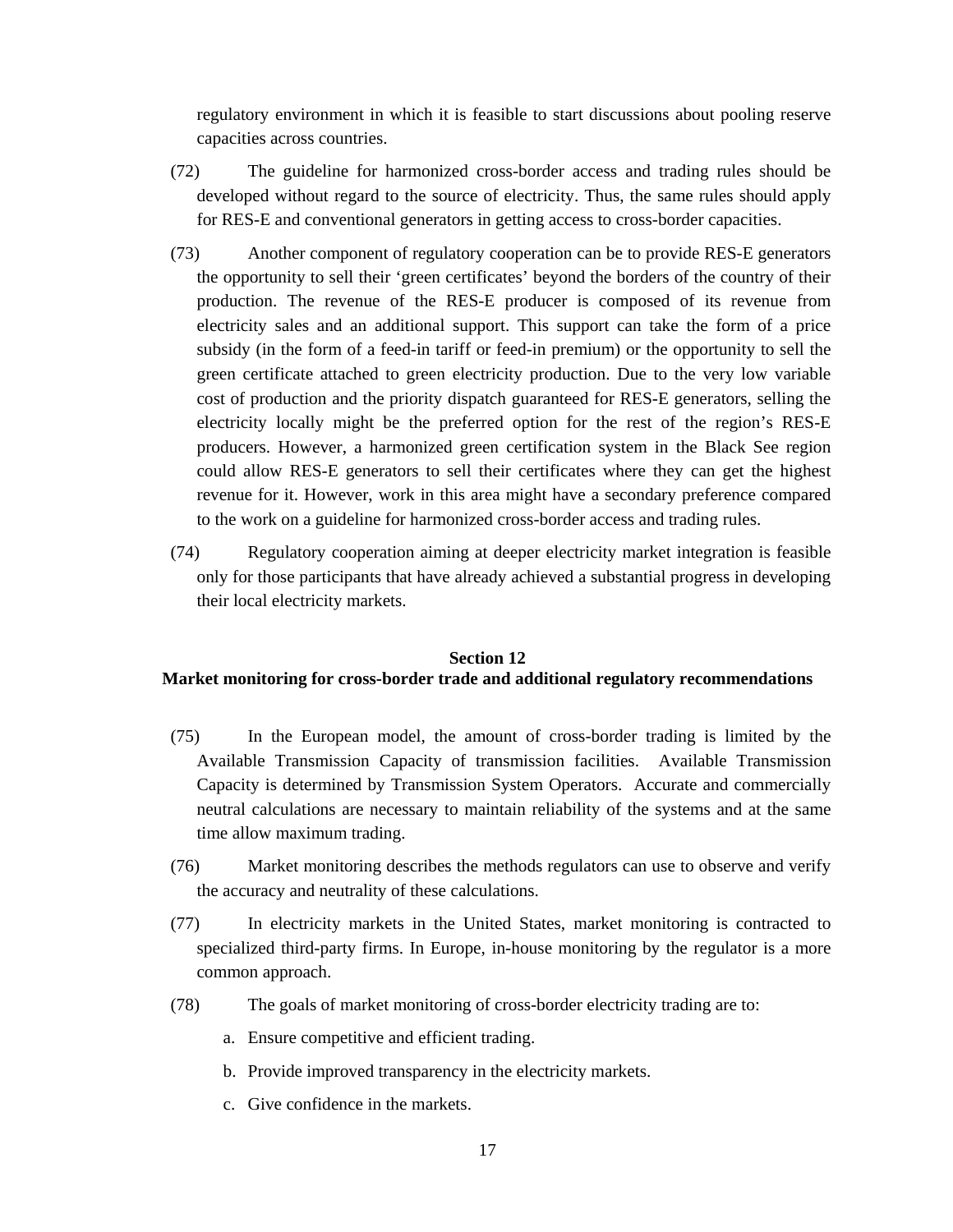- d. Achieve the benefits of competition for the benefit of consumers and producers of electricity.
- (79) Monitoring of electricity markets looks for:
	- a. Flaws in the cross-border trading rules, or within the rules of the linked markets, that create inefficiencies or gaming opportunities.
	- b. Improvements to market efficiency.
	- c. Market power abuses and manipulation.

## *Relationship to regulators*

- (80) Monitoring is a process by which regulators first observe conditions and activities in electricity trading markets; the prices and frequency of bids, offers, and transactions; and the number and type of participants. The process also includes analysis of these observations to reveal market trends and sustainability. This information supports regulatory decisions with respect to rules, prices, and enforcement actions.
- (81) Monitoring functions can be performed directly by the staff of regulatory agencies. Doing so requires a substantial commitment of staff time, development of advanced skills, and communications and data processing capability. Some level of direct market observation helps build and maintain regulatory understanding of market conditions.
- (82) Third-party monitoring firms can significantly supplement the direct observations of regulators. The monitoring process requires highly specialized skills in electricity market analysis and in data processing that may not be available to regulatory agencies.
	- a. Third-party monitors can assist regulators by closely observing the conduct of market participants and market operators. Market participants and operators may be willing to provide more candid information to a third-party than to a regulator.
- (83) Regulators can design the reporting coverage and procedures for contracted market monitors. Market monitors can provide reports on market conditions, suggested improvements, and suspected abuses or violations. Reporting may include advice, recommendations, and reporting to regulators, market operators, market participants, and other regulatory bodies. Frequency and content of reports can be tailored to market and regulatory needs.
- (84) Reported information might include market power, abuse of market power, market manipulation, market performance, and operator performance.
- (85) Regulators should reserve to themselves the function of formally investigating suspected violations of regulations and statutes and any enforcement actions that result from the investigation. The role of the market monitor with respect to a particular matter ends when the monitor's information is given to the regulator.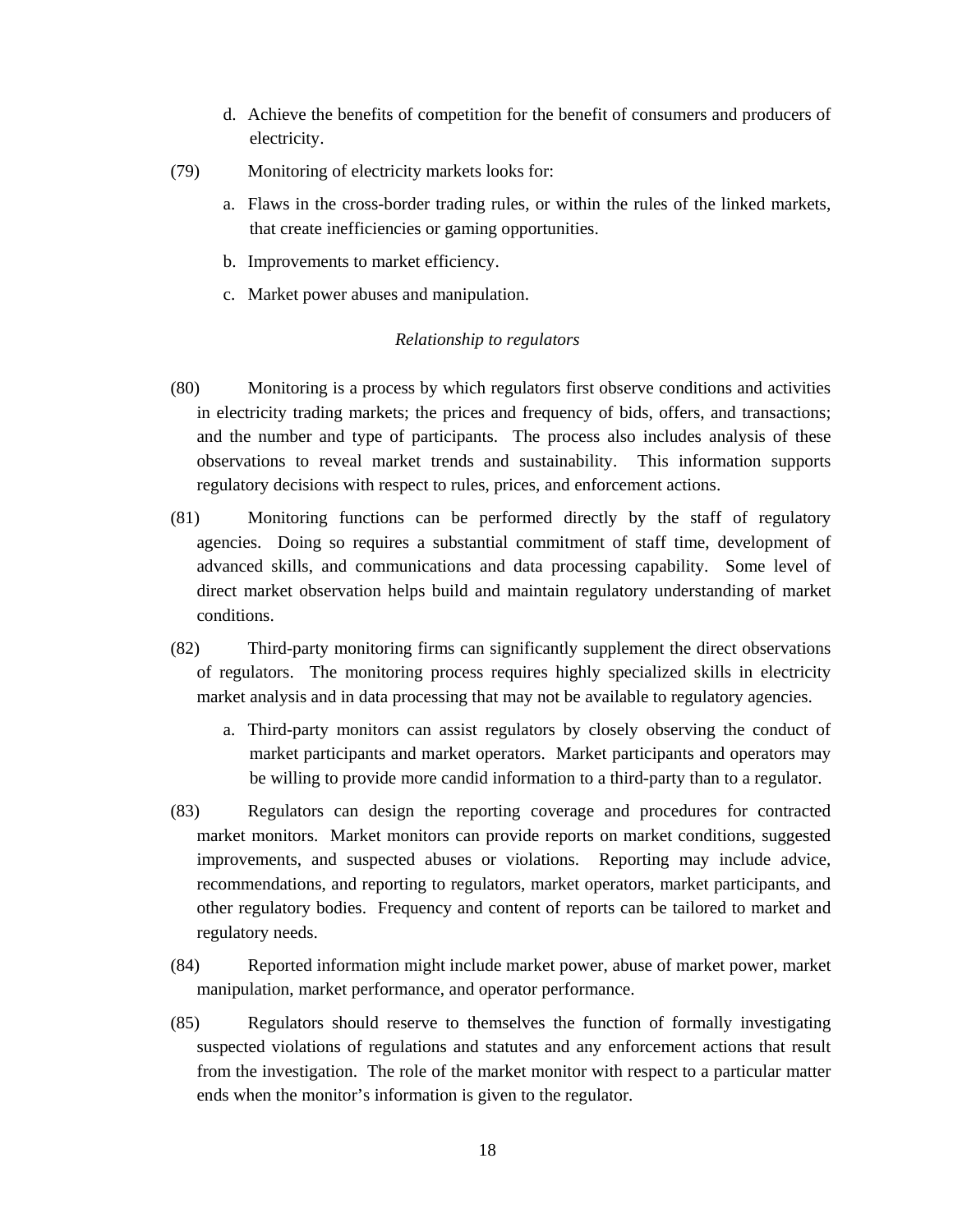- (86) In the U.S., the Federal Energy Regulatory Commission has not allowed market monitors to perform any actual market operations. That role is reserved to market operators, ensuring the regulatory responsibility of the market operator. The FERC does not directly regulate the functions of independent market monitors.
- (87) In the EU, the Agency for the Cooperation of Energy Regulators has the authority to monitor wholesale energy markets in close collaboration with national regulatory authorities in order to prohibit abusive practices affecting wholesale energy markets. Monitoring covers the potential for manipulating cross border transactions.

### *Independence of Market Monitors*

- (88) A contracted monitor should be separate from market participants and from market operators. Conflict of interest rules should apply to market monitor personnel as well as the firm.
- (89) Regulators should assure that the monitor has adequate budget, staff, resources, and access to market data. Necessary skills include economics, engineering, software developers, mathematics, and statistics.

#### *Monitoring process*

- (90) Market monitoring is performed through continuous access to market data. That data includes bids and offers for power as well as the prices for actual power. Study of unsuccessful bids and offers may reveal market conditions more effectively than transactions alone.
- (91) Real-time market data are screened to identify circumstances that require further investigation. This step requires software designed for the market being monitored.
- (92) Data are analyzed based on observations or complaints. The market monitor must be able to receive complaints by market participants about suspected actions by competitors.
- (93) Analytic tools include knowledge of generation types and fuels, typical cost patterns for each generator, and expected operating ranges. The analyst must have access to actual market bids and offers made by participants. Screening techniques are used to indicate bids and offers outside expected ranges.

#### *Further recommendations*

(94) *Develop the Regulator's capacity to monitor and control the strategic behavior of owners of physical transmission rights.* The owners of physical transmission rights are in a position to retain part or whole of their cross-border capacity from the market and enjoy the resulting increase in market power in at least one of the three following markets: the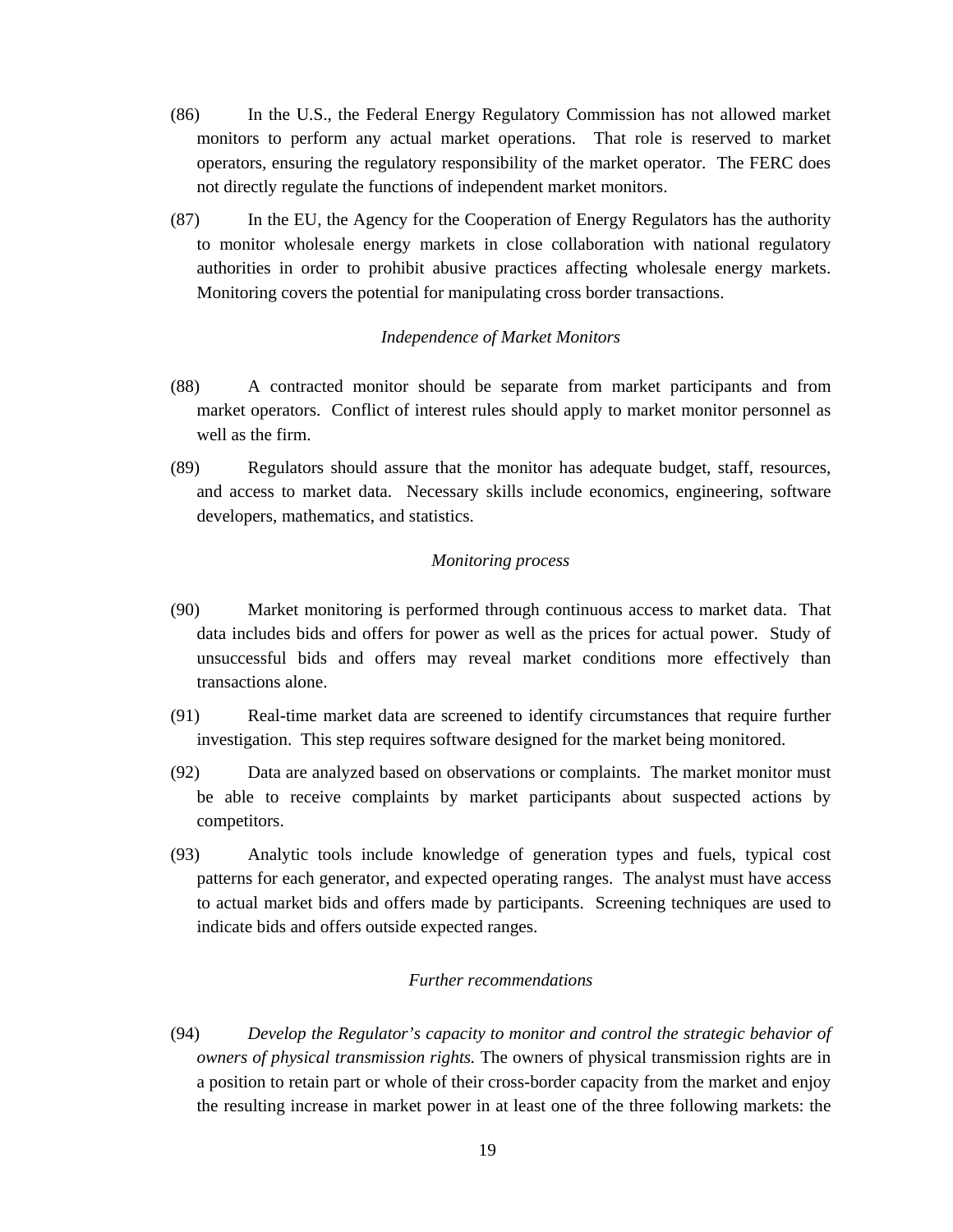wholesale electricity market, the generation market in the higher-priced zone and the transmission capacity market. Customers, on the other hand, suffer significant losses and, as usually the case with incidents of market power, the welfare balance at the society level ends up vastly negative, with consumers losing much more welfare than the extra benefit that transmission capacity retention pays to the culprits. The most common regulatory remedy is the "use-it-or-lose-it" principle.

- (95) *Enhance the share of cross-border capacity allocated in day-ahead markets as opposed to long-term explicit auctions.* In Europe currently only around a third of capacity is allocated in day-ahead markets and the rest is allocated on a long-term basis administratively or by auction. Market coupling is a well-proven method to integrate dayahead markets and, in order to make it effective, a critical share of the day-ahead capacity allocation is necessary. The appropriate share is to be judged or experienced by national operators.
- (96) *Provide market participants with proper means to manage the risks of unforeseen price changes in neighboring pricing zones.* Price spread volatility between electricity markets creates the need for derivatives, which allow market participants to hedge against the market price differences which result from transmission congestion. There are different forward hedging products that can be offered to hedge the risk associated with congestion between different markets. A possible option is to hold a transmission capacity product, which can be a physical or financial transmission right.
- (97) A Physical Transmission Right (PTR) gives the holder the exclusive right to use a particular interconnection in one direction to transfer a predefined quantity of energy from one market to the other. Figure 3 below shows an example when a Generator in market A produces energy in order to meet his contract of supply in market B. In the case of physical contracting it is usually the Generator who will secure interconnector capacity ahead of time (here we consider long-term rights). He will pay a certain price in the primary auction and nominate the energy to be transmitted. In this simple example the load in market B is physically served by using the right to transfer 100 MW from market A to B without any participation on day-ahead markets.

#### **Figure 3. The example of physical transmission rights**



(98) The responsibility for the process of capacity determination and allocation of transmission rights is carried out by the TSOs (or by an entity acting on behalf of the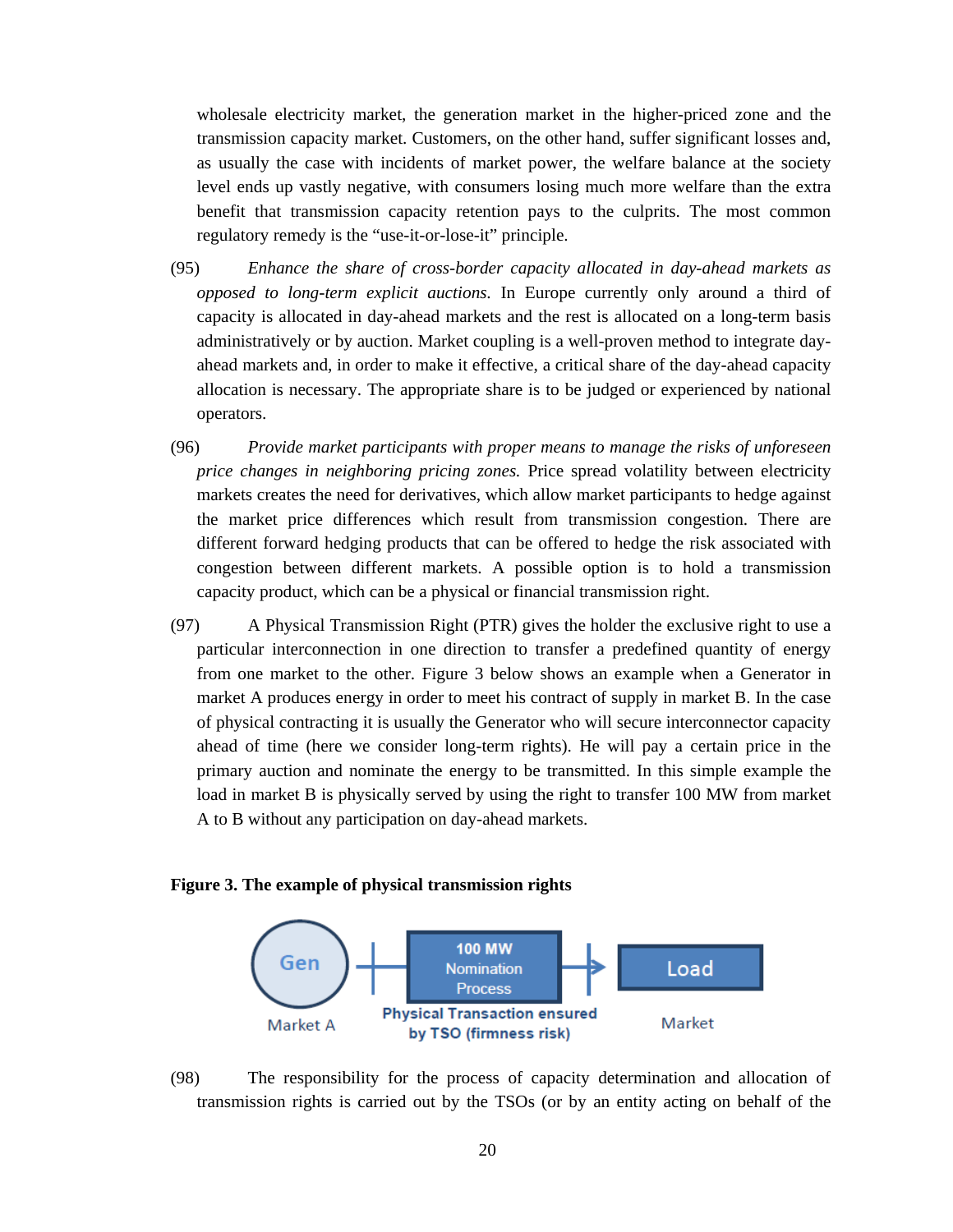TSOs). The exercise of PTRs as options is performed through a nomination process. In order to be able to nominate capacity, PTR holders are usually requested to sign Nomination Contracts and/or Balancing Responsible Contracts (depending on the country). This yields that the PTR is always linked to any sort of UIOLI (use it or lose it) or UIOSI (use it or sell it) optionality when system operator automatically re-auctions the non-nominated capacity without any compensation (in the case of UIOLI) or resells it on the shorter market on behalf of the holder, who receives the resale price (in the case of UIOSI).

(99) The owner of the PTR can also decide to use it as a Financial Transmission Right (FTR) according to the UIOSI provision, as PTRs with UIOSI entitle their holders to carry out electricity transfers and give them the opportunity to manage price differences in opposite direction to their transaction by not nominating the PTR. If the holder does not nominate the right, it gets resold in the day-ahead market. If market coupling is in place, the owner of the PTR receives the price difference between area A and area B. Otherwise (in case day-ahead explicit auction still in place) the holder receives the price of the day-ahead explicit auction. In this case the Generator will have to participate on the day-ahead level as a seller in market A and as a buyer in market B in order to comply with his energy supply contract in market B (see Figure 4).

#### **Figure 4. Physical transmission rights with use-it-or-sell-it condition**



(100) In contrast to a Physical Transmission Right, which enables the holder to use a transmission line, the Financial Transmission Right is a purely financial instrument (is not a physical right of transfer power between markets) which hedges the buyer against the price difference between markets. The underlying condition for FTRs is the introduction of a functioning day-ahead market coupling. FTRs can be options and obligations. FTR as an option entitles its holder to receive a financial compensation equal to the positive market price differential between two areas during a specified time period in a specific direction. FTRs as obligations in contrast also oblige holders to pay for a negative market price differential. Figure 5 illustrates FTR as an option for a given time period.

#### **Figure 5. Example financial transmission rights as an option**